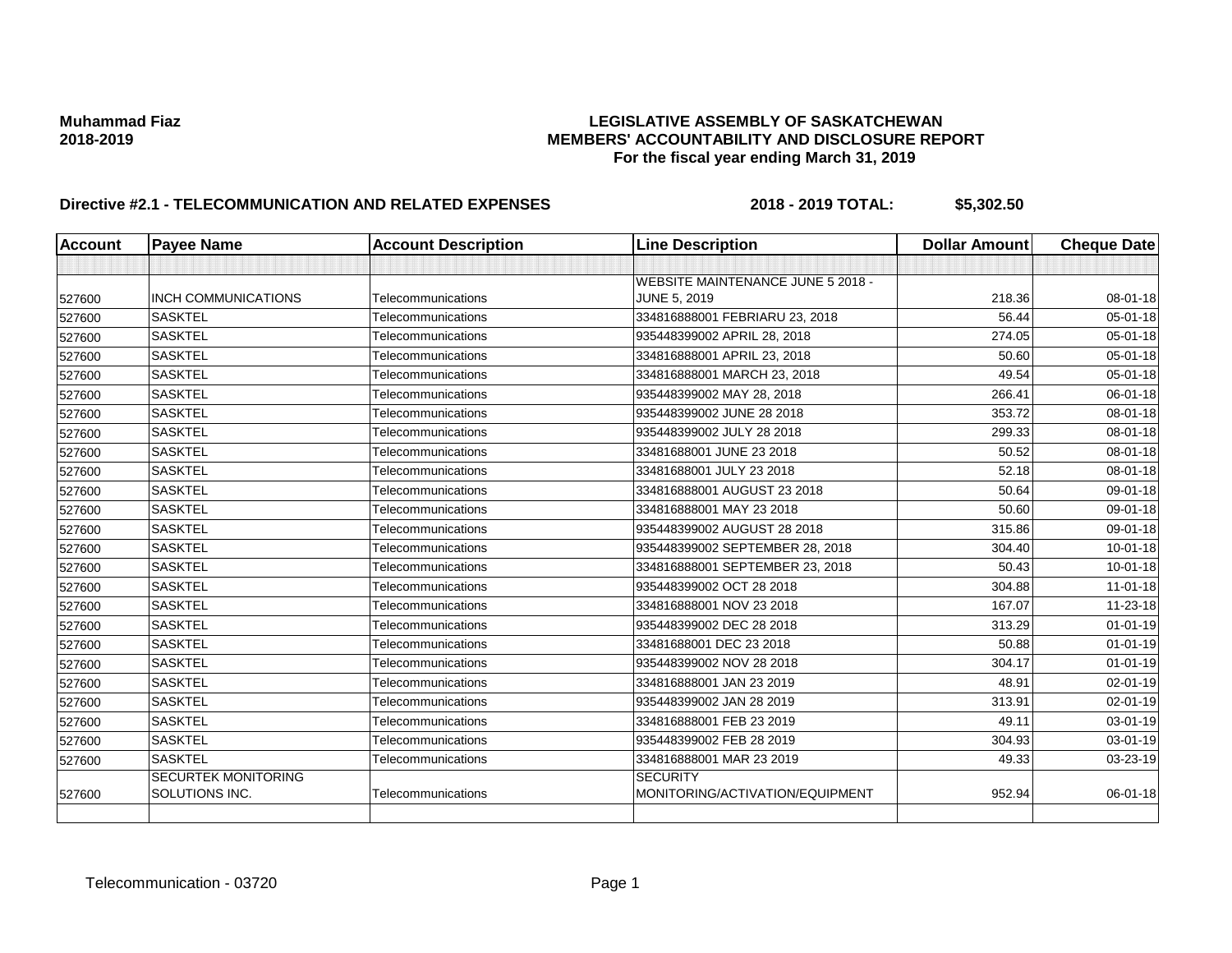| <b>Account</b> | Payee Name | <b>Account Description</b> | <b>Line Description</b> | <b>Dollar Amount</b> | <b>Cheque Date</b> |
|----------------|------------|----------------------------|-------------------------|----------------------|--------------------|
|                |            |                            |                         |                      |                    |
|                |            |                            |                         |                      |                    |
|                |            |                            |                         |                      |                    |
|                |            |                            |                         |                      |                    |
|                |            |                            |                         |                      |                    |
|                |            |                            |                         |                      |                    |
|                |            |                            |                         |                      |                    |
|                |            |                            |                         |                      |                    |
|                |            |                            |                         |                      |                    |
|                |            |                            |                         |                      |                    |
|                |            |                            |                         |                      |                    |
|                |            |                            |                         |                      |                    |
|                |            |                            |                         |                      |                    |
|                |            |                            |                         |                      |                    |
|                |            |                            |                         |                      |                    |
|                |            |                            |                         |                      |                    |
|                |            |                            |                         |                      |                    |
|                |            |                            |                         |                      |                    |
|                |            |                            |                         |                      |                    |
|                |            |                            |                         |                      |                    |
|                |            |                            |                         |                      |                    |
|                |            |                            |                         |                      |                    |
|                |            |                            |                         |                      |                    |
|                |            |                            |                         |                      |                    |
|                |            |                            |                         |                      |                    |
|                |            |                            |                         |                      |                    |
|                |            |                            |                         |                      |                    |
|                |            |                            |                         |                      |                    |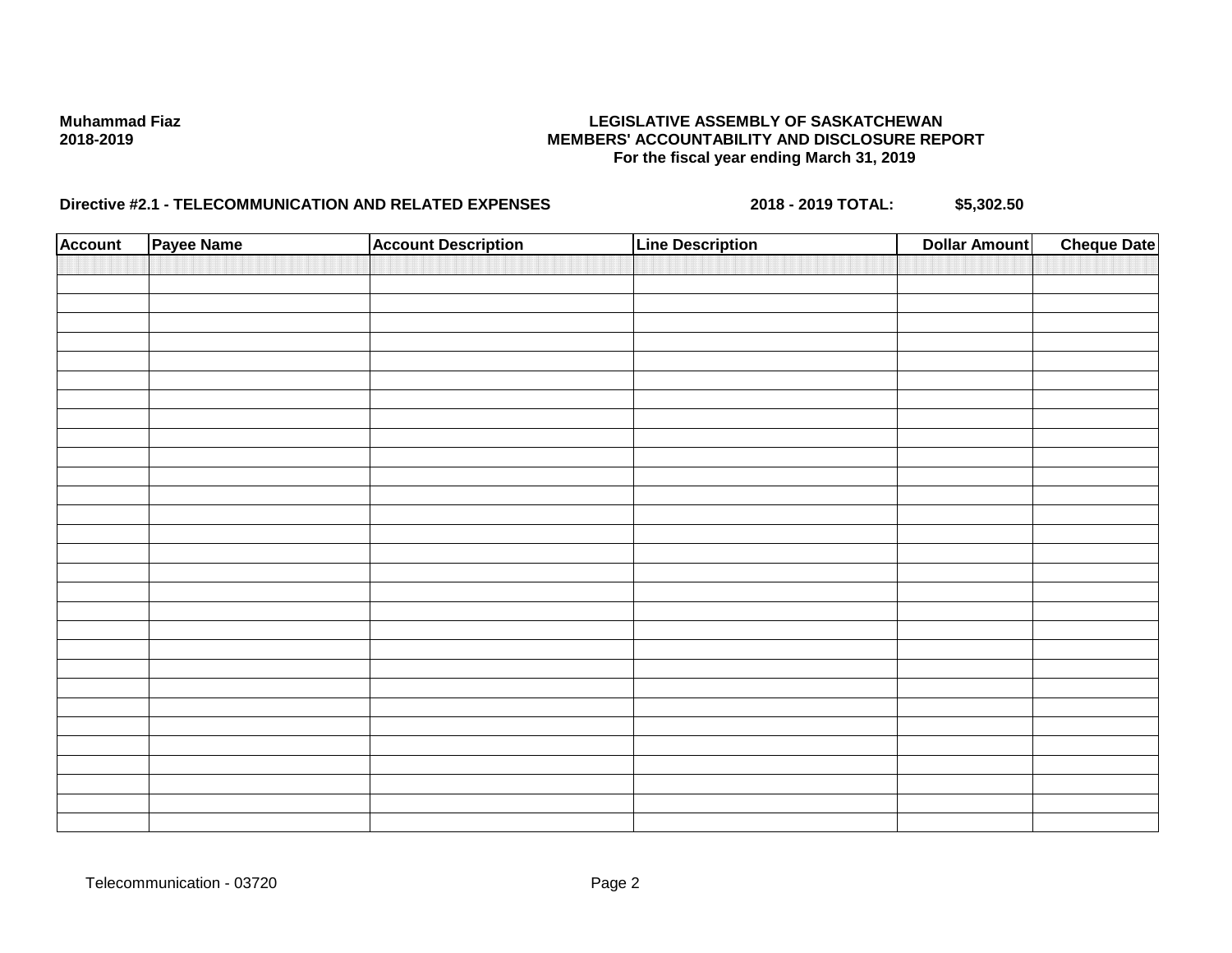| <b>Account</b> | Payee Name | <b>Account Description</b> | <b>Line Description</b> | <b>Dollar Amount</b> | <b>Cheque Date</b> |
|----------------|------------|----------------------------|-------------------------|----------------------|--------------------|
|                |            |                            |                         |                      |                    |
|                |            |                            |                         |                      |                    |
|                |            |                            |                         |                      |                    |
|                |            |                            |                         |                      |                    |
|                |            |                            |                         |                      |                    |
|                |            |                            |                         |                      |                    |
|                |            |                            |                         |                      |                    |
|                |            |                            |                         |                      |                    |
|                |            |                            |                         |                      |                    |
|                |            |                            |                         |                      |                    |
|                |            |                            |                         |                      |                    |
|                |            |                            |                         |                      |                    |
|                |            |                            |                         |                      |                    |
|                |            |                            |                         |                      |                    |
|                |            |                            |                         |                      |                    |
|                |            |                            |                         |                      |                    |
|                |            |                            |                         |                      |                    |
|                |            |                            |                         |                      |                    |
|                |            |                            |                         |                      |                    |
|                |            |                            |                         |                      |                    |
|                |            |                            |                         |                      |                    |
|                |            |                            |                         |                      |                    |
|                |            |                            |                         |                      |                    |
|                |            |                            |                         |                      |                    |
|                |            |                            |                         |                      |                    |
|                |            |                            |                         |                      |                    |
|                |            |                            |                         |                      |                    |
|                |            |                            |                         |                      |                    |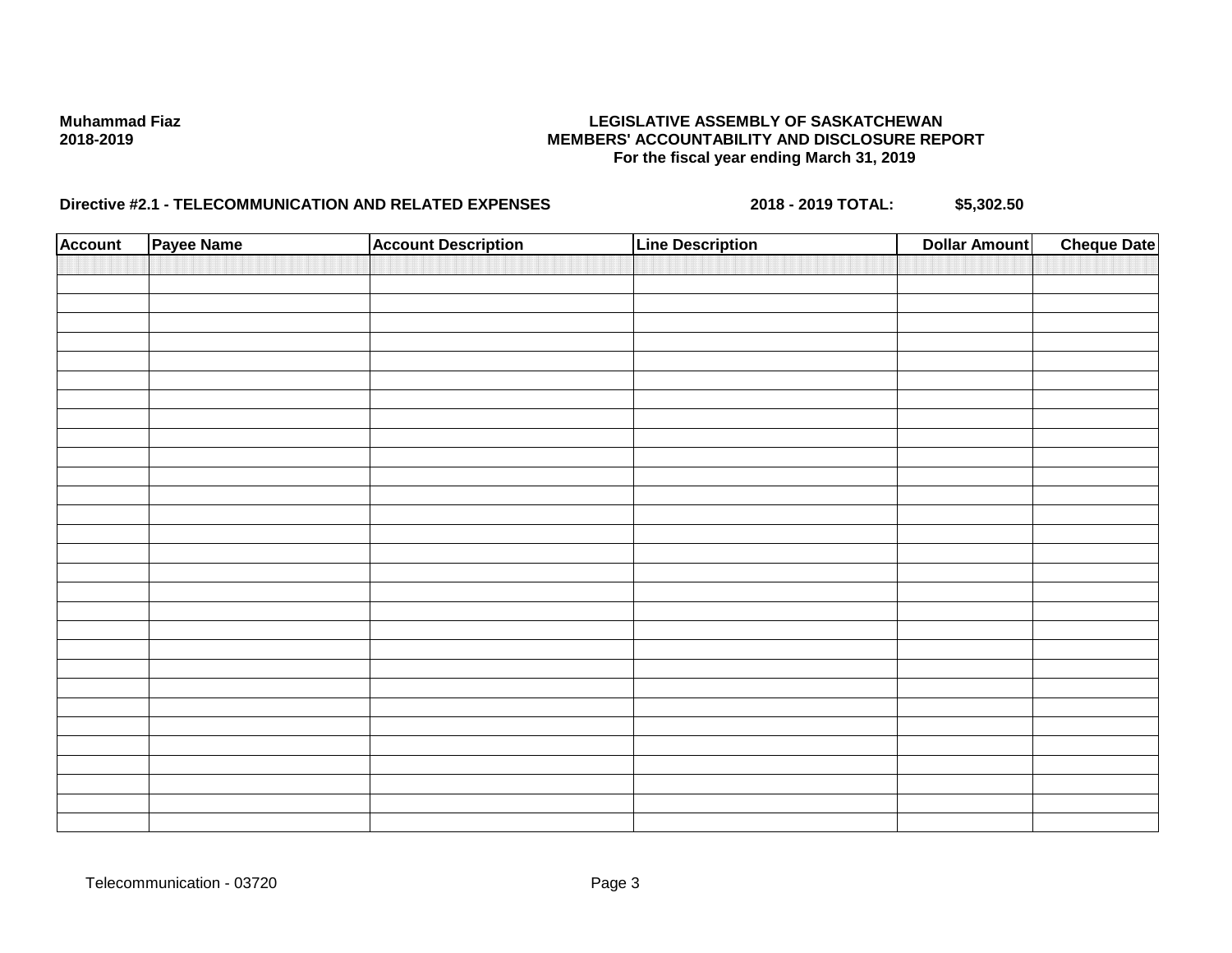| <b>Account</b> | Payee Name | <b>Account Description</b> | <b>Line Description</b> | <b>Dollar Amount</b> | <b>Cheque Date</b> |
|----------------|------------|----------------------------|-------------------------|----------------------|--------------------|
|                |            |                            |                         |                      |                    |
|                |            |                            |                         |                      |                    |
|                |            |                            |                         |                      |                    |
|                |            |                            |                         |                      |                    |
|                |            |                            |                         |                      |                    |
|                |            |                            |                         |                      |                    |
|                |            |                            |                         |                      |                    |
|                |            |                            |                         |                      |                    |
|                |            |                            |                         |                      |                    |
|                |            |                            |                         |                      |                    |
|                |            |                            |                         |                      |                    |
|                |            |                            |                         |                      |                    |
|                |            |                            |                         |                      |                    |
|                |            |                            |                         |                      |                    |
|                |            |                            |                         |                      |                    |
|                |            |                            |                         |                      |                    |
|                |            |                            |                         |                      |                    |
|                |            |                            |                         |                      |                    |
|                |            |                            |                         |                      |                    |
|                |            |                            |                         |                      |                    |
|                |            |                            |                         |                      |                    |
|                |            |                            |                         |                      |                    |
|                |            |                            |                         |                      |                    |
|                |            |                            |                         |                      |                    |
|                |            |                            |                         |                      |                    |
|                |            |                            |                         |                      |                    |
|                |            |                            |                         |                      |                    |
|                |            |                            |                         |                      |                    |
|                |            |                            |                         |                      |                    |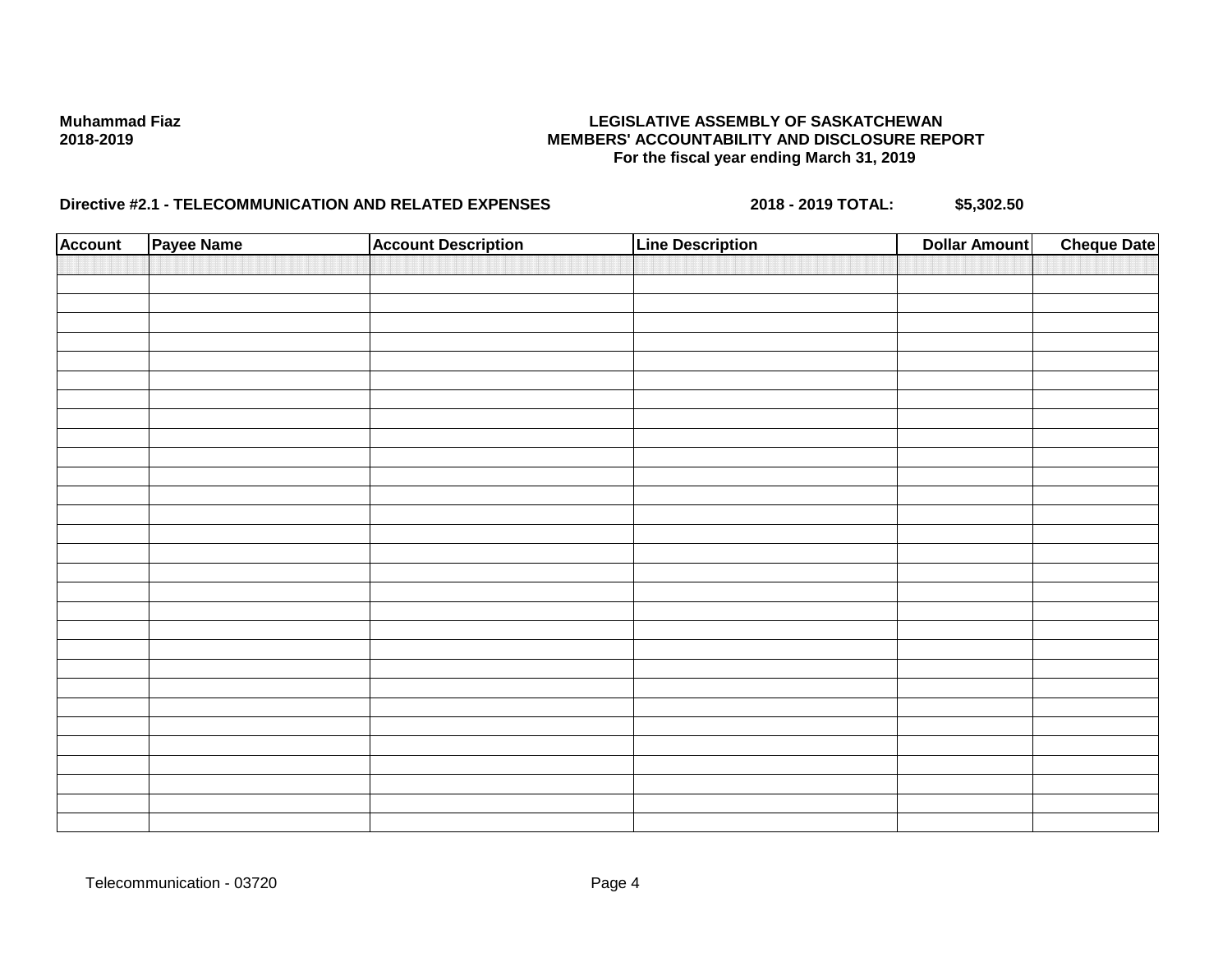| Account | <b>Payee Name</b> | <b>Account Description</b> | <b>Line Description</b> | Dollar Amount | <b>Cheque Date</b> |
|---------|-------------------|----------------------------|-------------------------|---------------|--------------------|
|         |                   |                            |                         |               |                    |
|         |                   |                            |                         |               |                    |
|         |                   |                            |                         |               |                    |
|         |                   |                            |                         |               |                    |
|         |                   |                            |                         |               |                    |
|         |                   |                            |                         |               |                    |
|         |                   |                            |                         |               |                    |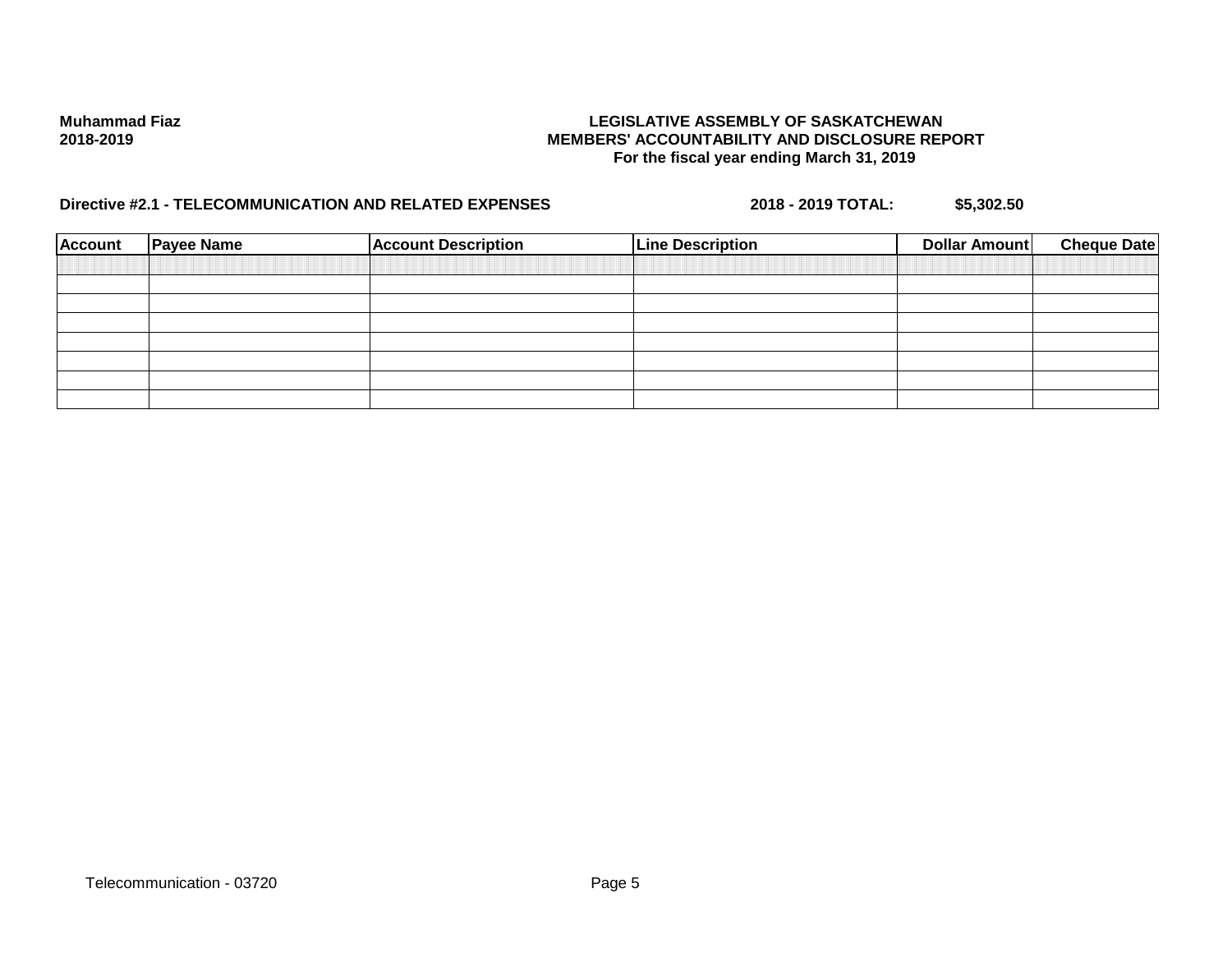### **LEGISLATIVE ASSEMBLY OF SASKATCHEWAN MEMBERS' ACCOUNTABILITY AND DISCLOSURE REPORT For the fiscal year ending March 31, 2019**

| <b>Account</b> | <b>Payee Name</b>     | <b>Account Description</b>  | <b>Line Description</b>          | <b>Dollar Amount</b> | <b>Cheque Date</b> |
|----------------|-----------------------|-----------------------------|----------------------------------|----------------------|--------------------|
|                |                       |                             |                                  |                      |                    |
| 541900         | <b>FIAZ, MUHAMMAD</b> | <b>Elected Rep - Travel</b> | MLA TRAVEL FEBRUARY 8 - 28, 2018 | 230.21               | 05-14-18           |
| 541900         | FIAZ, MUHAMMAD        | <b>Elected Rep - Travel</b> | MLA TRAVEL MARCH 1 - 19, 2018    | 318.89               | 05-14-18           |
| 541900         | FIAZ, MUHAMMAD        | <b>Elected Rep - Travel</b> | MLA TRAVEL MARCH 20 - 31, 2018   | 365.48               | 05-14-18           |
| 541900         | FIAZ, MUHAMMAD        | Elected Rep - Travel        | MLA TRAVEL APRIL 2 - 23, 2018    | 591.25               | 05-14-18           |
| 541900         | <b>FIAZ, MUHAMMAD</b> | Elected Rep - Travel        | MLA TRAVEL APRIL 15 - 30, 2018   | 585.83               | 05-14-18           |
| 541900         | FIAZ. MUHAMMAD        | <b>Elected Rep - Travel</b> | MLA TRAVEL FEBRUARY 26, 2018     | 14.20                | 05-23-18           |
| 541900         | FIAZ, MUHAMMAD        | Elected Rep - Travel        | MLA TRAVEL JUN 18-19 2018        | 156.51               | 06-19-18           |
| 541900         | FIAZ, MUHAMMAD        | <b>Elected Rep - Travel</b> | MLA TRAVEL - MAY 1-16 2018       | 1,311.19             | 07-01-18           |
| 541900         | FIAZ, MUHAMMAD        | Elected Rep - Travel        | MLA TRAVEL - MAY 17-31 2018      | 237.48               | 07-01-18           |
| 541900         | FIAZ, MUHAMMAD        | Elected Rep - Travel        | MLA TRAVEL - JUNE 1-21 2018      | 773.68               | 07-01-18           |
| 541900         | <b>FIAZ, MUHAMMAD</b> | Elected Rep - Travel        | MLA TRAVEL - JUNE 22-29 2018     | 272.09               | 07-01-18           |
| 541900         | FIAZ, MUHAMMAD        | Elected Rep - Travel        | MLA TRAVEL AUG 7-8/18            | 254.80               | 08-07-18           |
| 541900         | FIAZ, MUHAMMAD        | Elected Rep - Travel        | MLA TRAVEL OCTOBER 2, 2018       | 143.65               | 10-09-18           |
| 541900         | FIAZ, MUHAMMAD        | Elected Rep - Travel        | MLA TRAVEL JULY 1-30 2018        | 114.43               | $01 - 14 - 19$     |
| 541900         | FIAZ, MUHAMMAD        | Elected Rep - Travel        | MLA TRAVEL AUG 1-17 2018         | 991.78               | $01 - 14 - 19$     |
| 541900         | <b>FIAZ, MUHAMMAD</b> | Elected Rep - Travel        | MLA TRAVEL AUG 18-28 2018        | 257.81               | $01 - 14 - 19$     |
| 541900         | FIAZ, MUHAMMAD        | Elected Rep - Travel        | MLA TRAVEL SEP 20-30 2018        | 256.57               | $01 - 14 - 19$     |
| 541900         | FIAZ, MUHAMMAD        | Elected Rep - Travel        | MLA TRAVEL OCT 1-18 2018         | 913.30               | $01 - 14 - 19$     |
| 541900         | FIAZ, MUHAMMAD        | Elected Rep - Travel        | MLA TRAVEL OCT 19-31 2018        | 624.95               | $01 - 14 - 19$     |
| 541900         | FIAZ, MUHAMMAD        | <b>Elected Rep - Travel</b> | MLA TRAVEL NOV 1-17 2018         | 1,636.30             | $01 - 14 - 19$     |
| 541900         | <b>FIAZ, MUHAMMAD</b> | Elected Rep - Travel        | MLA TRAVEL NOV 18-30 2018        | 567.25               | $01 - 14 - 19$     |
| 541900         | FIAZ, MUHAMMAD        | Elected Rep - Travel        | MLA TRAVEL DEC 2-23 2018         | 527.40               | $01 - 14 - 19$     |
| 541900         | FIAZ, MUHAMMAD        | Elected Rep - Travel        | MLA TRAVEL DEC 24-29 2018        | 54.40                | $01 - 14 - 19$     |
|                |                       |                             |                                  |                      |                    |
|                |                       |                             |                                  |                      |                    |
|                |                       |                             |                                  |                      |                    |
|                |                       |                             |                                  |                      |                    |
|                |                       |                             |                                  |                      |                    |
|                |                       |                             |                                  |                      |                    |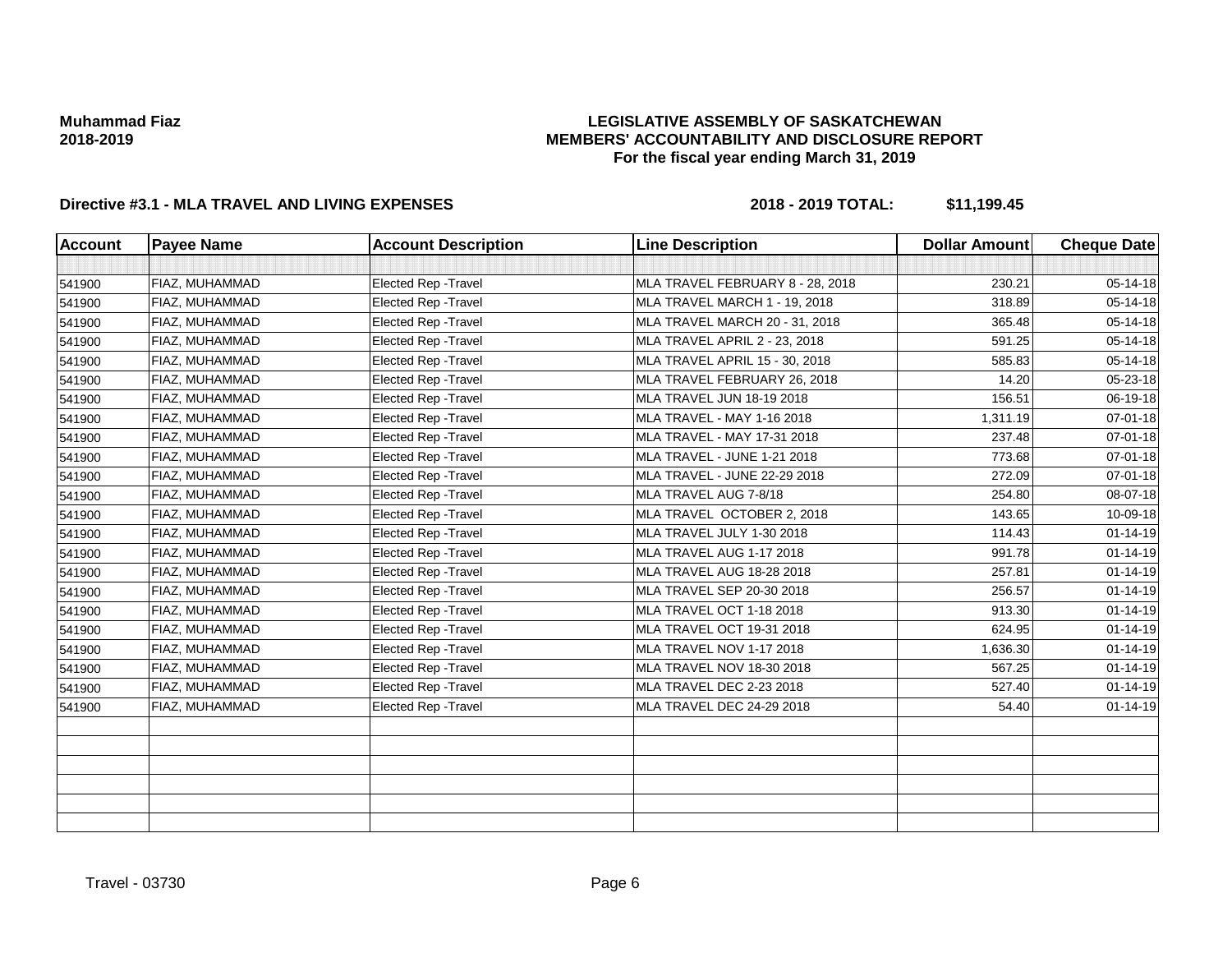### **LEGISLATIVE ASSEMBLY OF SASKATCHEWAN MEMBERS' ACCOUNTABILITY AND DISCLOSURE REPORT For the fiscal year ending March 31, 2019**

| <b>Account</b> | Payee Name | <b>Account Description</b> | <b>Line Description</b> | <b>Dollar Amount</b> | <b>Cheque Date</b> |
|----------------|------------|----------------------------|-------------------------|----------------------|--------------------|
|                |            |                            |                         |                      |                    |
|                |            |                            |                         |                      |                    |
|                |            |                            |                         |                      |                    |
|                |            |                            |                         |                      |                    |
|                |            |                            |                         |                      |                    |
|                |            |                            |                         |                      |                    |
|                |            |                            |                         |                      |                    |
|                |            |                            |                         |                      |                    |
|                |            |                            |                         |                      |                    |
|                |            |                            |                         |                      |                    |
|                |            |                            |                         |                      |                    |
|                |            |                            |                         |                      |                    |
|                |            |                            |                         |                      |                    |
|                |            |                            |                         |                      |                    |
|                |            |                            |                         |                      |                    |
|                |            |                            |                         |                      |                    |
|                |            |                            |                         |                      |                    |
|                |            |                            |                         |                      |                    |
|                |            |                            |                         |                      |                    |
|                |            |                            |                         |                      |                    |
|                |            |                            |                         |                      |                    |
|                |            |                            |                         |                      |                    |
|                |            |                            |                         |                      |                    |
|                |            |                            |                         |                      |                    |
|                |            |                            |                         |                      |                    |
|                |            |                            |                         |                      |                    |
|                |            |                            |                         |                      |                    |
|                |            |                            |                         |                      |                    |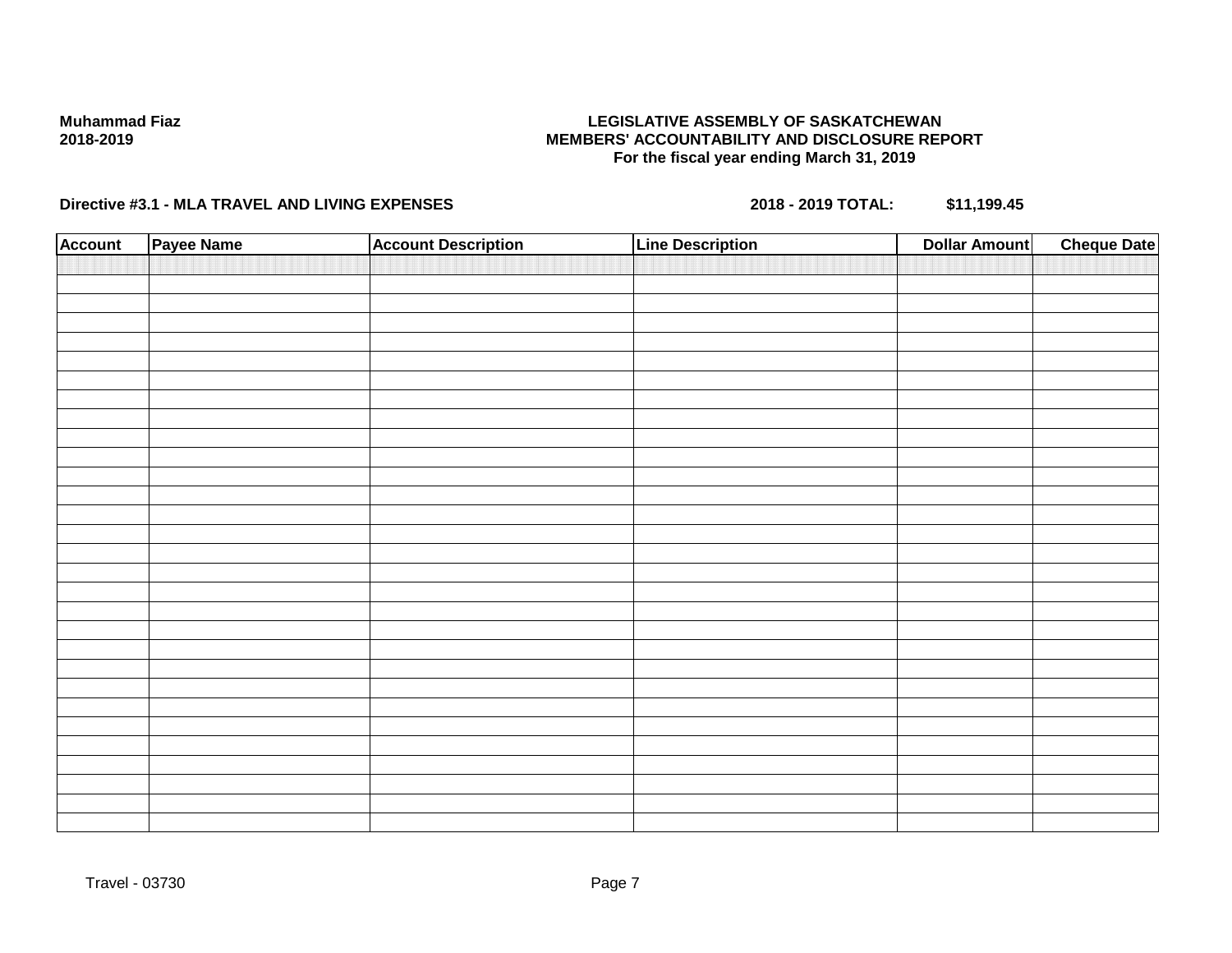### **LEGISLATIVE ASSEMBLY OF SASKATCHEWAN MEMBERS' ACCOUNTABILITY AND DISCLOSURE REPORT For the fiscal year ending March 31, 2019**

| <b>Account</b> | Payee Name | <b>Account Description</b> | <b>Line Description</b> | <b>Dollar Amount</b> | <b>Cheque Date</b> |
|----------------|------------|----------------------------|-------------------------|----------------------|--------------------|
|                |            |                            |                         |                      |                    |
|                |            |                            |                         |                      |                    |
|                |            |                            |                         |                      |                    |
|                |            |                            |                         |                      |                    |
|                |            |                            |                         |                      |                    |
|                |            |                            |                         |                      |                    |
|                |            |                            |                         |                      |                    |
|                |            |                            |                         |                      |                    |
|                |            |                            |                         |                      |                    |
|                |            |                            |                         |                      |                    |
|                |            |                            |                         |                      |                    |
|                |            |                            |                         |                      |                    |
|                |            |                            |                         |                      |                    |
|                |            |                            |                         |                      |                    |
|                |            |                            |                         |                      |                    |
|                |            |                            |                         |                      |                    |
|                |            |                            |                         |                      |                    |
|                |            |                            |                         |                      |                    |
|                |            |                            |                         |                      |                    |
|                |            |                            |                         |                      |                    |
|                |            |                            |                         |                      |                    |
|                |            |                            |                         |                      |                    |
|                |            |                            |                         |                      |                    |
|                |            |                            |                         |                      |                    |
|                |            |                            |                         |                      |                    |
|                |            |                            |                         |                      |                    |
|                |            |                            |                         |                      |                    |
|                |            |                            |                         |                      |                    |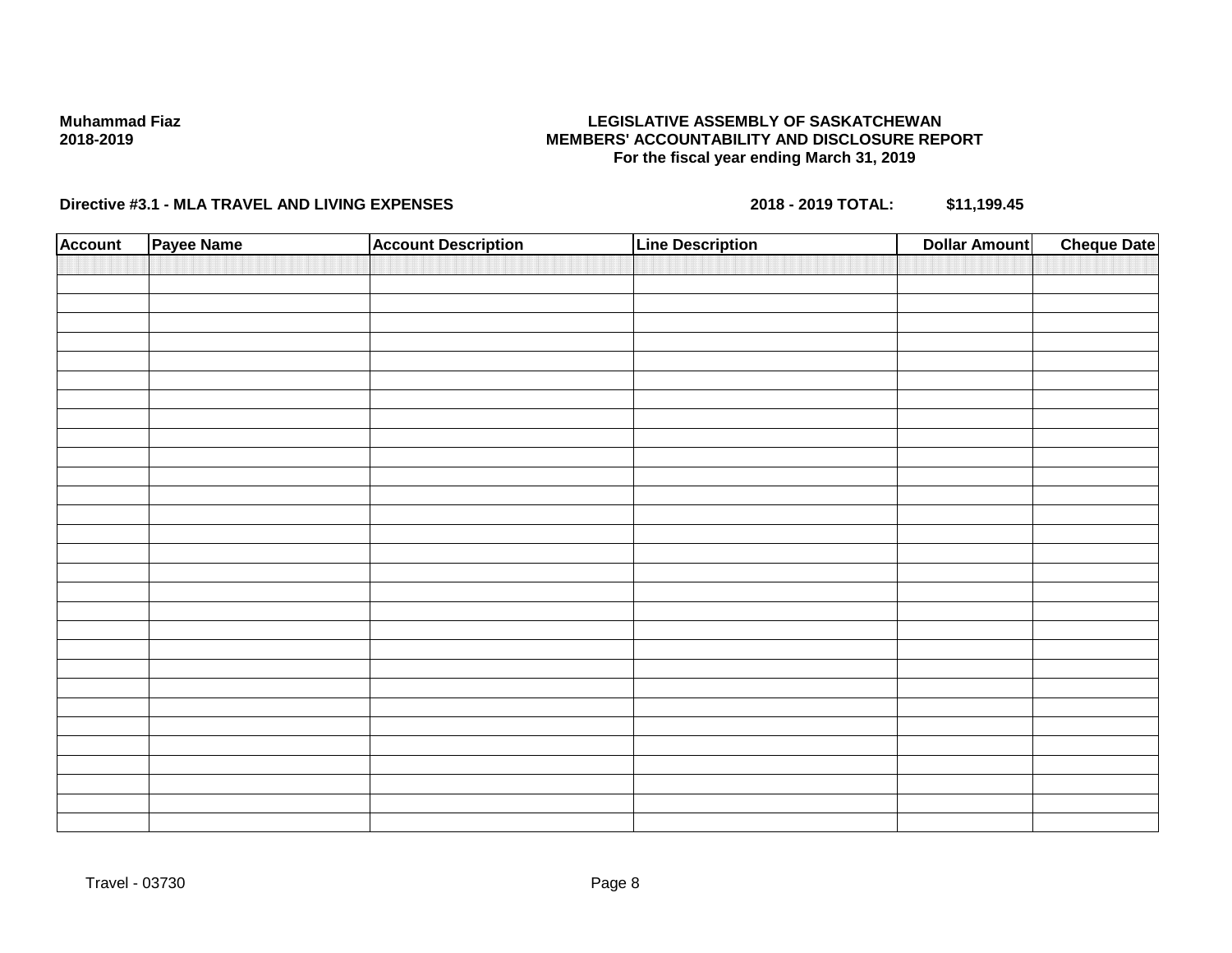### **LEGISLATIVE ASSEMBLY OF SASKATCHEWAN MEMBERS' ACCOUNTABILITY AND DISCLOSURE REPORT For the fiscal year ending March 31, 2019**

| <b>Account</b> | Payee Name | <b>Account Description</b> | <b>Line Description</b> | <b>Dollar Amount</b> | <b>Cheque Date</b> |
|----------------|------------|----------------------------|-------------------------|----------------------|--------------------|
|                |            |                            |                         |                      |                    |
|                |            |                            |                         |                      |                    |
|                |            |                            |                         |                      |                    |
|                |            |                            |                         |                      |                    |
|                |            |                            |                         |                      |                    |
|                |            |                            |                         |                      |                    |
|                |            |                            |                         |                      |                    |
|                |            |                            |                         |                      |                    |
|                |            |                            |                         |                      |                    |
|                |            |                            |                         |                      |                    |
|                |            |                            |                         |                      |                    |
|                |            |                            |                         |                      |                    |
|                |            |                            |                         |                      |                    |
|                |            |                            |                         |                      |                    |
|                |            |                            |                         |                      |                    |
|                |            |                            |                         |                      |                    |
|                |            |                            |                         |                      |                    |
|                |            |                            |                         |                      |                    |
|                |            |                            |                         |                      |                    |
|                |            |                            |                         |                      |                    |
|                |            |                            |                         |                      |                    |
|                |            |                            |                         |                      |                    |
|                |            |                            |                         |                      |                    |
|                |            |                            |                         |                      |                    |
|                |            |                            |                         |                      |                    |
|                |            |                            |                         |                      |                    |
|                |            |                            |                         |                      |                    |
|                |            |                            |                         |                      |                    |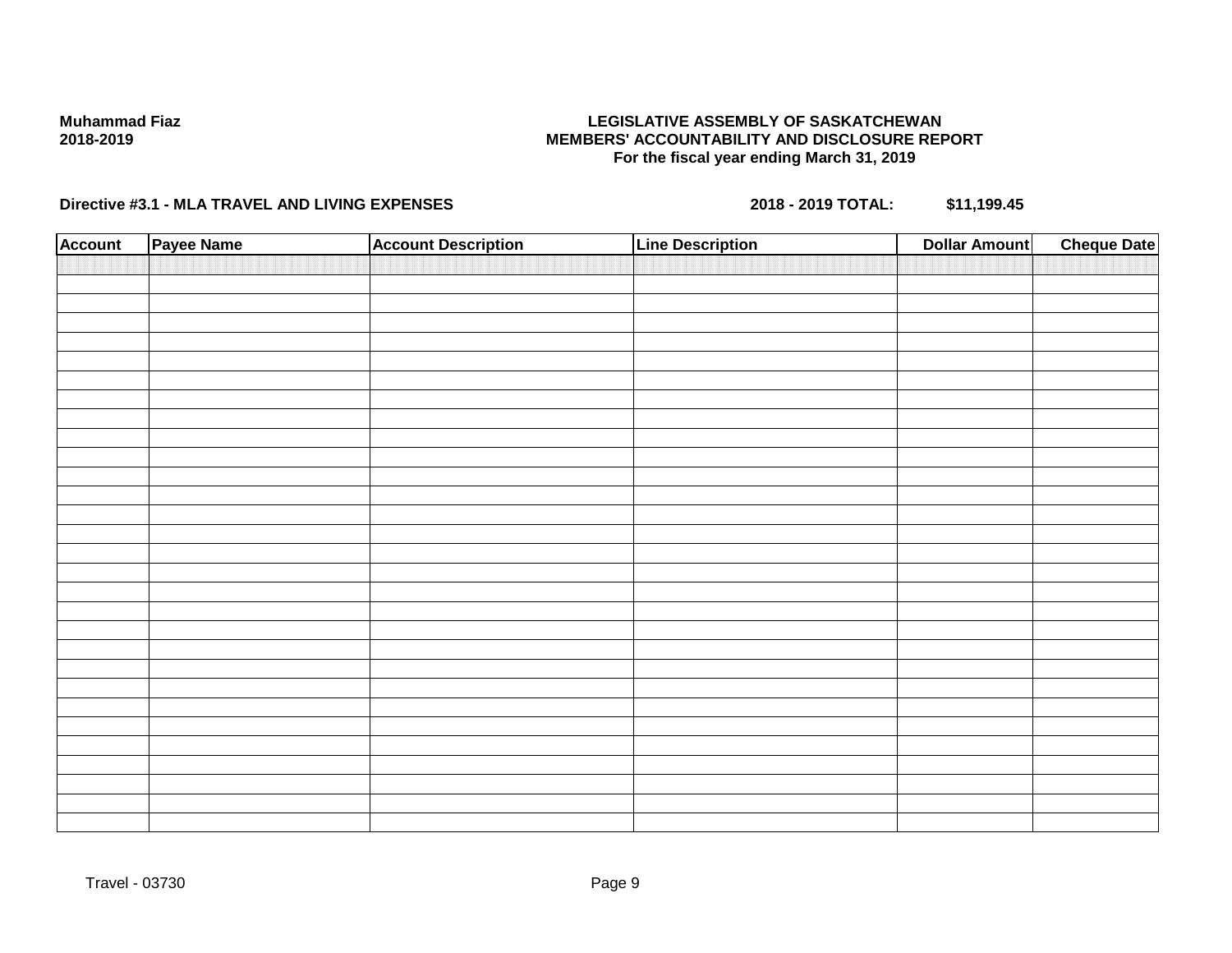### **LEGISLATIVE ASSEMBLY OF SASKATCHEWAN MEMBERS' ACCOUNTABILITY AND DISCLOSURE REPORT For the fiscal year ending March 31, 2019**

| <b>Account</b> | <b>Payee Name</b> | <b>Account Description</b> | <b>Line Description</b> | Dollar Amount | <b>Cheque Date</b> |
|----------------|-------------------|----------------------------|-------------------------|---------------|--------------------|
|                |                   |                            |                         |               |                    |
|                |                   |                            |                         |               |                    |
|                |                   |                            |                         |               |                    |
|                |                   |                            |                         |               |                    |
|                |                   |                            |                         |               |                    |
|                |                   |                            |                         |               |                    |
|                |                   |                            |                         |               |                    |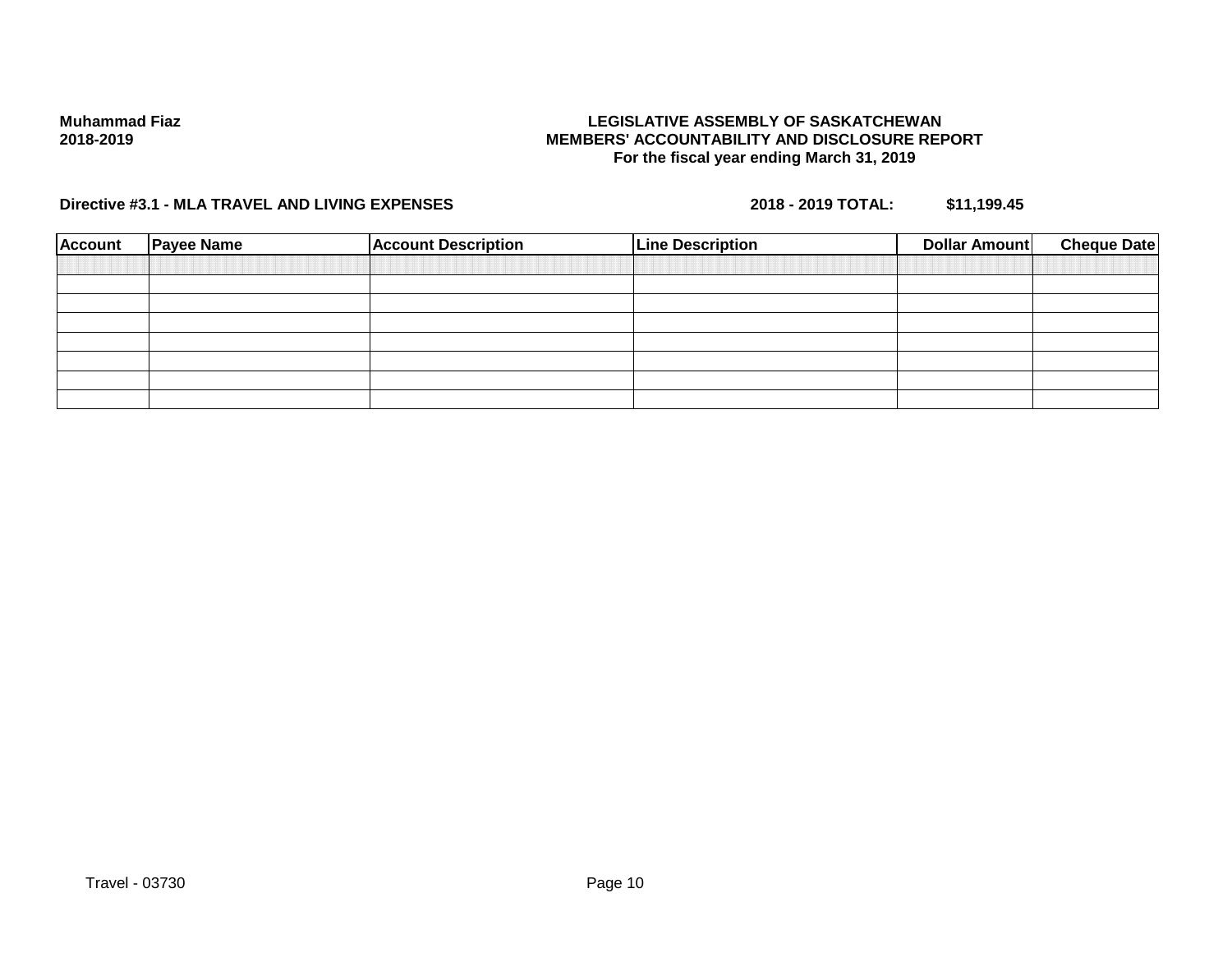### **LEGISLATIVE ASSEMBLY OF SASKATCHEWAN MEMBERS' ACCOUNTABILITY AND DISCLOSURE REPORT For the fiscal year ending March 31, 2019**

| <b>Account</b> | <b>Payee Name</b>                  | <b>Account Description</b>                | <b>Line Description</b>            | <b>Dollar Amount</b> | <b>Cheque Date</b> |
|----------------|------------------------------------|-------------------------------------------|------------------------------------|----------------------|--------------------|
|                |                                    |                                           |                                    |                      |                    |
| 522000         | <b>COLLIERS INTERNATIONAL</b>      | Rent of Ground, Buildings and Other Space | APRIL 2018 MLA OFFICE RENT-NO GST  | 1,853.02             | 04-01-18           |
| 522000         | <b>COLLIERS INTERNATIONAL</b>      | Rent of Ground, Buildings and Other Space | MAY2018 MLA OFFICE RENT            | 1,853.02             | 05-01-18           |
| 522000         | <b>COLLIERS INTERNATIONAL</b>      | Rent of Ground, Buildings and Other Space | JUNE 2018 MLA OFFICE RENT          | 1,853.02             | $05 - 18 - 18$     |
| 522000         | <b>COLLIERS INTERNATIONAL</b>      | Rent of Ground, Buildings and Other Space | JULY 2018 MLA OFFICE RENT          | 1,853.02             | 06-19-18           |
| 522000         | <b>COLLIERS INTERNATIONAL</b>      | Rent of Ground, Buildings and Other Space | <b>AUGUST 2018 MLA OFFICE RENT</b> | 1,853.02             | 07-18-18           |
| 522000         | <b>COLLIERS INTERNATIONAL</b>      | Rent of Ground, Buildings and Other Space | MLA OFFICE RENT SEPTEMBER 2018     | 1,853.02             | 08-20-18           |
| 522000         | <b>COLLIERS INTERNATIONAL</b>      | Rent of Ground, Buildings and Other Space | MLA OFFICE RENT OCTOBER 2018       | 1,853.02             | 09-20-18           |
| 522000         | <b>COLLIERS INTERNATIONAL</b>      | Rent of Ground, Buildings and Other Space | NOVEMBER 2018 MLA OFFICE RENT      | 1,853.02             | 10-16-18           |
| 522000         | <b>COLLIERS INTERNATIONAL</b>      | Rent of Ground, Buildings and Other Space | DEC 2018 MLA OFFICE RENT           | 1,853.02             | 11-20-18           |
| 522000         | <b>COLLIERS INTERNATIONAL</b>      | Rent of Ground, Buildings and Other Space | JAN 2019 MLA OFFICE RENT           | 1,826.69             | $01 - 01 - 19$     |
| 522000         | <b>COLLIERS INTERNATIONAL</b>      | Rent of Ground, Buildings and Other Space | FEB 2019 MLA OFFICE RENT           | 1,826.69             | 01-30-19           |
| 522000         | <b>COLLIERS INTERNATIONAL</b>      | Rent of Ground, Buildings and Other Space | MAR/19 MLA OFFICE RENT             | 1,826.69             | $02 - 11 - 19$     |
| 522200         | <b>GOLD BUSINESS MACHINES LTD.</b> | Rent of Photocopiers                      | <b>COPIER CHARGES</b>              | 154.40               | $05 - 01 - 18$     |
| 522200         | <b>GOLD BUSINESS MACHINES LTD.</b> | Rent of Photocopiers                      | <b>COPIER CHARGES</b>              | 157.17               | 06-01-18           |
| 522200         | <b>GOLD BUSINESS MACHINES LTD.</b> | Rent of Photocopiers                      | <b>COPIER CHARGES</b>              | 160.19               | 07-01-18           |
| 522200         | <b>GOLD BUSINESS MACHINES LTD.</b> | Rent of Photocopiers                      | <b>COPIER CHARGES</b>              | 154.73               | 08-01-18           |
| 522200         | <b>GOLD BUSINESS MACHINES LTD.</b> | Rent of Photocopiers                      | <b>COPIER CHARGES</b>              | 157.24               | 09-01-18           |
| 522200         | <b>GOLD BUSINESS MACHINES LTD.</b> | Rent of Photocopiers                      | <b>COPIER CHARGES</b>              | 154.15               | $10 - 01 - 18$     |
| 522200         | <b>GOLD BUSINESS MACHINES LTD.</b> | Rent of Photocopiers                      | <b>COPIER CHARGES</b>              | 165.50               | $11-01-18$         |
| 522200         | <b>GOLD BUSINESS MACHINES LTD.</b> | Rent of Photocopiers                      | <b>COPIER CHARGES</b>              | 166.96               | 12-01-18           |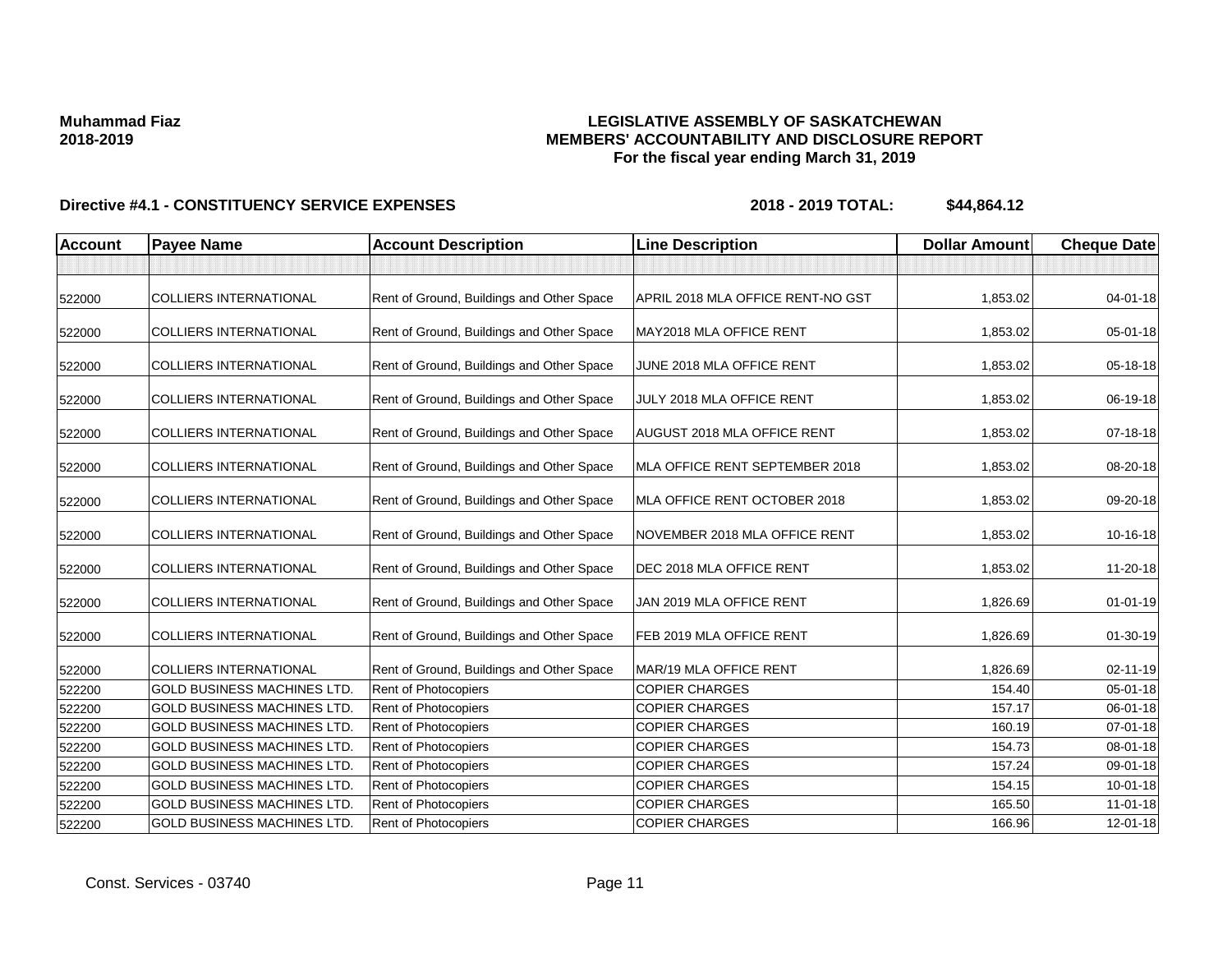### **LEGISLATIVE ASSEMBLY OF SASKATCHEWAN MEMBERS' ACCOUNTABILITY AND DISCLOSURE REPORT For the fiscal year ending March 31, 2019**

| <b>Account</b> | <b>Payee Name</b>                  | <b>Account Description</b>              | <b>Line Description</b>                        | <b>Dollar Amount</b> | <b>Cheque Date</b> |
|----------------|------------------------------------|-----------------------------------------|------------------------------------------------|----------------------|--------------------|
|                |                                    |                                         |                                                |                      |                    |
| 522200         | <b>GOLD BUSINESS MACHINES LTD.</b> | <b>Rent of Photocopiers</b>             | <b>COPIER CHARGES</b>                          | 154.17               | $01 - 01 - 19$     |
| 522200         | <b>GOLD BUSINESS MACHINES LTD</b>  | Rent of Photocopiers                    | <b>COPIER CHARGES</b>                          | 156.13               | $02 - 01 - 19$     |
| 522200         | <b>GOLD BUSINESS MACHINES LTD</b>  | Rent of Photocopiers                    | <b>COPIER CHARGES</b>                          | 153.24               | 03-01-19           |
|                | MINISTER OF FINANCE-MINISTRY       |                                         |                                                |                      |                    |
| 522200         | OF CENTRAL SERVICES                | <b>Rent of Photocopiers</b>             | <b>COPIER SERVICE FEES</b>                     | 100.00               | 11-15-18           |
| 522500         | SMITHS' AGENCY (REGINA) LTD.       | <b>Insurance Premiums</b>               | POLICY C70129456-0 2018                        | 517.28               | 08-01-18           |
| 522700         | <b>SASKPOWER CORPORATION</b>       | Utilities - Electricity and Nat Gas     | 510006509325 FEB 8 2019                        | 220.82               | $03 - 01 - 19$     |
| 522700         | SASKPOWER CORPORATION              | Utilities - Electricity and Nat Gas     | 510006509325 MARCH 11, 2019                    | 108.67               | 03-11-19           |
| 525000         | <b>BUKHARI, WAQAR</b>              | Postal, Courier, Freight and Related    | <b>REIMB: POSTAGE</b>                          | 44.63                | 08-01-18           |
| 525000         | CANADA POST CORPORATION            | Postal, Courier, Freight and Related    | <b>MAILING SERVICE</b>                         | 1.774.10             | $06 - 11 - 18$     |
| 525000         | FIAZ, MUHAMMAD                     | Postal, Courier, Freight and Related    | <b>REIMB: POSTAGE</b>                          | 464.11               | 10-05-18           |
|                | PRAIRIE ADVERTISING                |                                         |                                                |                      |                    |
| 525000         | <b>DISTRIBUTORS LTD.</b>           | Postal, Courier, Freight and Related    | <b>MAIL PREP</b>                               | 247.78               | 08-01-18           |
| 525000         | WASIM, MONA                        | Postal, Courier, Freight and Related    | <b>REIMB: POSTAGE</b>                          | 26.78                | 05-09-18           |
| 525000         | <b>WASIM, MONA</b>                 | Postal, Courier, Freight and Related    | <b>REIMB: POSTAGE</b>                          | 26.78                | 09-14-18           |
| 525000         | <b>WASIM, MONA</b>                 | Postal, Courier, Freight and Related    | <b>REIMB: POSTAGE</b>                          | 28.35                | $01 - 22 - 19$     |
| 525000         | <b>WASIM, MONA</b>                 | Postal, Courier, Freight and Related    | <b>REIMB: POSTAGE</b>                          | 56.70                | 03-07-19           |
| 528100         | FIAZ, MUHAMMAD                     | Information Services Subscriptions      | REIMB: ONLINE SUBSCRIPTION                     | 70.30                | $11-01-18$         |
| 529000         | KIM CLEANING SERVICE               | <b>General Contractual Services</b>     | <b>JANITORIAL SERVICES</b>                     | 84.80                | $11-01-18$         |
| 529000         | KIM CLEANING SERVICE               | <b>General Contractual Services</b>     | MARCH 15, 2019 OFFICE CLEANING                 | 84.80                | 03-15-19           |
|                | <b>PATTISON OUTDOOR</b>            |                                         |                                                |                      |                    |
| 530000         | <b>ADVERTISING LTD.</b>            | <b>Communications Development Costs</b> | PRODUCTION FEES                                | 75.00                | $01 - 01 - 19$     |
|                | <b>PATTISON OUTDOOR</b>            |                                         |                                                |                      |                    |
| 530000         | <b>ADVERTISING LTD.</b>            | <b>Communications Development Costs</b> | <b>COMMUNICATIONS DEVELOPMENT</b>              | 25.00                | $01-07-19$         |
|                | <b>PATTISON OUTDOOR</b>            |                                         |                                                |                      |                    |
| 530000         | <b>ADVERTISING LTD.</b>            | <b>Communications Development Costs</b> | <b>ADVERTISING PRODUCTION</b>                  | 25.00                | 03-04-19           |
|                |                                    |                                         | AD HOC CONSULTING - BRAND                      |                      |                    |
| 530300         | MARU GROUP CANADA INC.             | Primary Research/Focus group            | <b>HEALTH/TRACKING U&amp;A</b>                 | 632.98               | 08-01-18           |
|                | <b>MARU GROUP CANADA INC.</b>      |                                         | AD HOC CONSULTING-BRAND<br>HEALTH/TRACKING/U&A | 632.98               | $10 - 01 - 18$     |
| 530300         |                                    | Primary Research/Focus group            |                                                |                      |                    |
| 530300         | MARU GROUP CANADA INC.             | Primary Research/Focus group            | GROUP AD HOC CONSULTING                        | 632.98               | $11-01-18$         |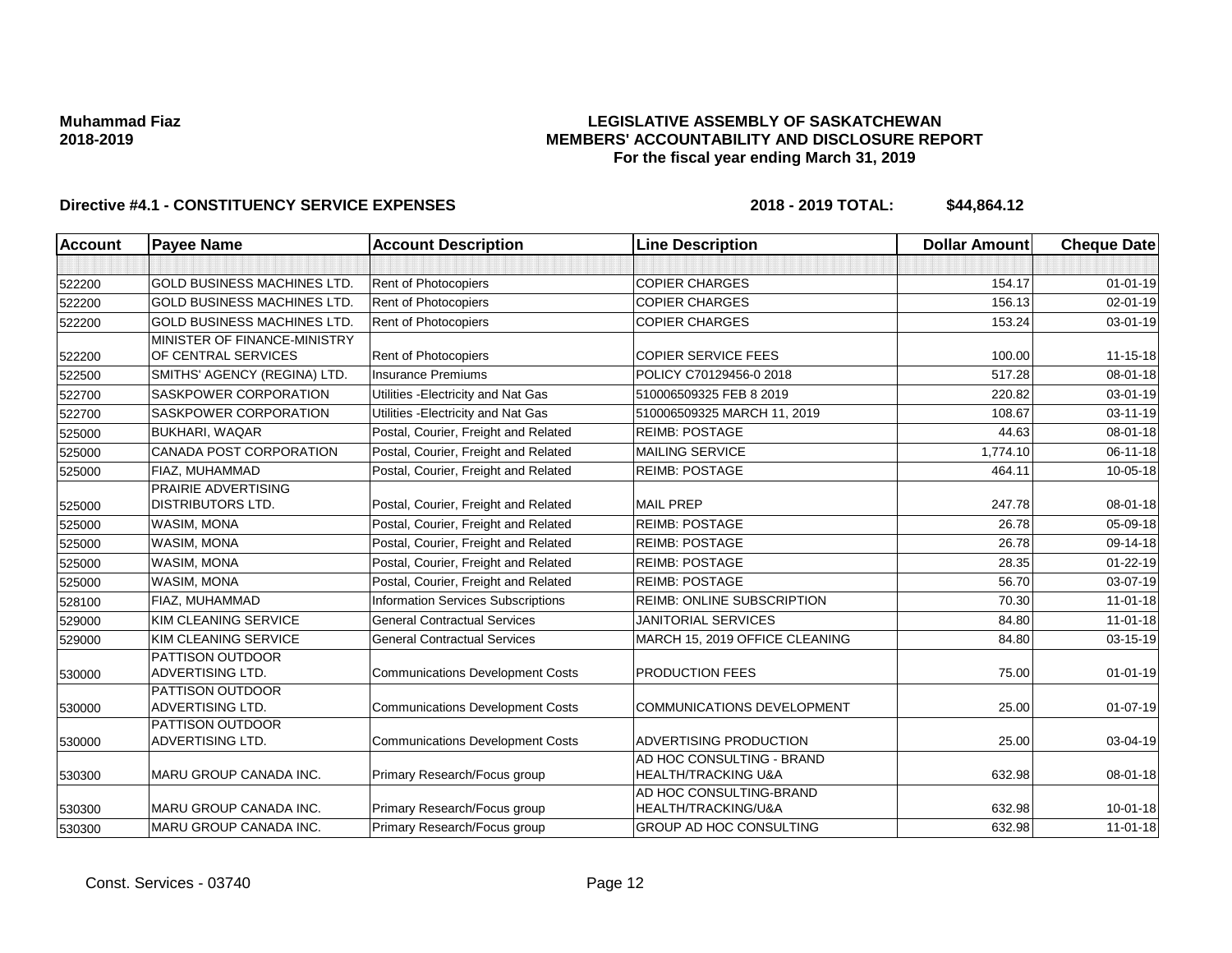## **LEGISLATIVE ASSEMBLY OF SASKATCHEWAN MEMBERS' ACCOUNTABILITY AND DISCLOSURE REPORT For the fiscal year ending March 31, 2019**

| Account | <b>Payee Name</b>                                  | <b>Account Description</b>   | <b>Line Description</b>       | <b>Dollar Amount</b> | <b>Cheque Date</b> |
|---------|----------------------------------------------------|------------------------------|-------------------------------|----------------------|--------------------|
|         |                                                    |                              |                               |                      |                    |
| 530300  | MARU GROUP CANADA INC.                             | Primary Research/Focus group | <b>GROUP AD AD CONSULTING</b> | 632.98               | 12-01-18           |
|         | 10763705 CANADA INC. O/A                           |                              |                               |                      |                    |
| 530500  | <b>GUJARAT TIMES NEWSWORLD</b>                     | Media Placement              | <b>ADVERTISING</b>            | 90.00                | 09-01-18           |
|         | 10763705 CANADA INC. O/A                           |                              |                               |                      |                    |
| 530500  | <b>GUJARAT TIMES NEWSWORLD</b>                     | Media Placement              | <b>ADVERTISING</b>            | 300.00               | 03-25-19           |
| 530500  | <b>CREATIVE FIRE</b>                               | Media Placement              | <b>ADVERTISING</b>            | 1,061.20             | 08-17-18           |
| 530500  | <b>CREATIVE FIRE</b>                               | Media Placement              | <b>ADVERTISING</b>            | 2,316.03             | 12-01-18           |
| 530500  | <b>CREATIVE FIRE</b>                               | Media Placement              | <b>ADVERTISING</b>            | 1,462.68             | 03-26-19           |
| 530500  | <b>FIRST NATIONS DRUM</b>                          | Media Placement              | <b>ADVERTISING</b>            | 175.00               | 08-01-18           |
| 530500  | <b>FIRST NATIONS DRUM</b>                          | Media Placement              | ADVERTISING - NO GST          | 175.00               | 09-12-18           |
| 530500  | <b>OUTFRONT MEDIA CANADA</b>                       | Media Placement              | <b>ADVERTISING</b>            | 900.00               | 03-14-19           |
|         | PATTISON OUTDOOR                                   |                              |                               |                      |                    |
| 530500  | <b>ADVERTISING LTD.</b>                            | <b>Media Placement</b>       | <b>ADVERTISING</b>            | 925.00               | $01 - 01 - 19$     |
|         | <b>PATTISON OUTDOOR</b>                            |                              |                               |                      |                    |
| 530500  | <b>ADVERTISING LTD.</b>                            | Media Placement              | <b>ADVERTISING</b>            | 225.00               | $01-07-19$         |
|         | PATTISON OUTDOOR                                   |                              |                               |                      |                    |
| 530500  | <b>ADVERTISING LTD.</b>                            | Media Placement              | <b>ADVERTISING</b>            | 25.00                | 03-01-19           |
|         | <b>PATTISON OUTDOOR</b><br><b>ADVERTISING LTD.</b> | Media Placement              | <b>ADVERTISING</b>            | 225.00               | 03-01-19           |
| 530500  | <b>PATTISON OUTDOOR</b>                            |                              |                               |                      |                    |
| 530500  | <b>ADVERTISING LTD.</b>                            | Media Placement              | <b>ADVERTISING</b>            | 225.00               | 03-04-19           |
| 530500  | POSTCARD PORTABLES REGINA                          | Media Placement              | <b>ADVERTISING</b>            | 205.00               | 05-01-18           |
| 530500  | <b>POSTCARD PORTABLES REGINA</b>                   | Media Placement              | <b>ADVERTISING</b>            | 205.00               | 06-01-18           |
| 530500  | POSTCARD PORTABLES REGINA                          | Media Placement              | <b>ADVERTISING</b>            | 205.00               | 08-01-18           |
|         | POSTCARD PORTABLES REGINA                          | Media Placement              | <b>ADVERTISING</b>            | 205.00               | 08-01-18           |
| 530500  | POSTCARD PORTABLES REGINA                          | Media Placement              | <b>ADVERTISING</b>            |                      |                    |
| 530500  |                                                    |                              |                               | 205.00               | 08-22-18           |
| 530500  | <b>POSTCARD PORTABLES REGINA</b>                   | Media Placement              | <b>ADVERTISING</b>            | 205.00               | $10 - 01 - 18$     |
| 530500  | POSTCARD PORTABLES REGINA                          | Media Placement              | <b>ADVERTISING</b>            | 205.00               | $11-01-18$         |
| 530500  | POSTCARD PORTABLES REGINA                          | Media Placement              | <b>ADVERTISING</b>            | 205.00               | 11-20-18           |
| 530500  | <b>POSTCARD PORTABLES REGINA</b>                   | Media Placement              | <b>ADVERTISING</b>            | 205.00               | $01 - 01 - 19$     |
| 530500  | POSTCARD PORTABLES REGINA                          | Media Placement              | <b>ADVERTISING</b>            | 205.00               | $01 - 17 - 19$     |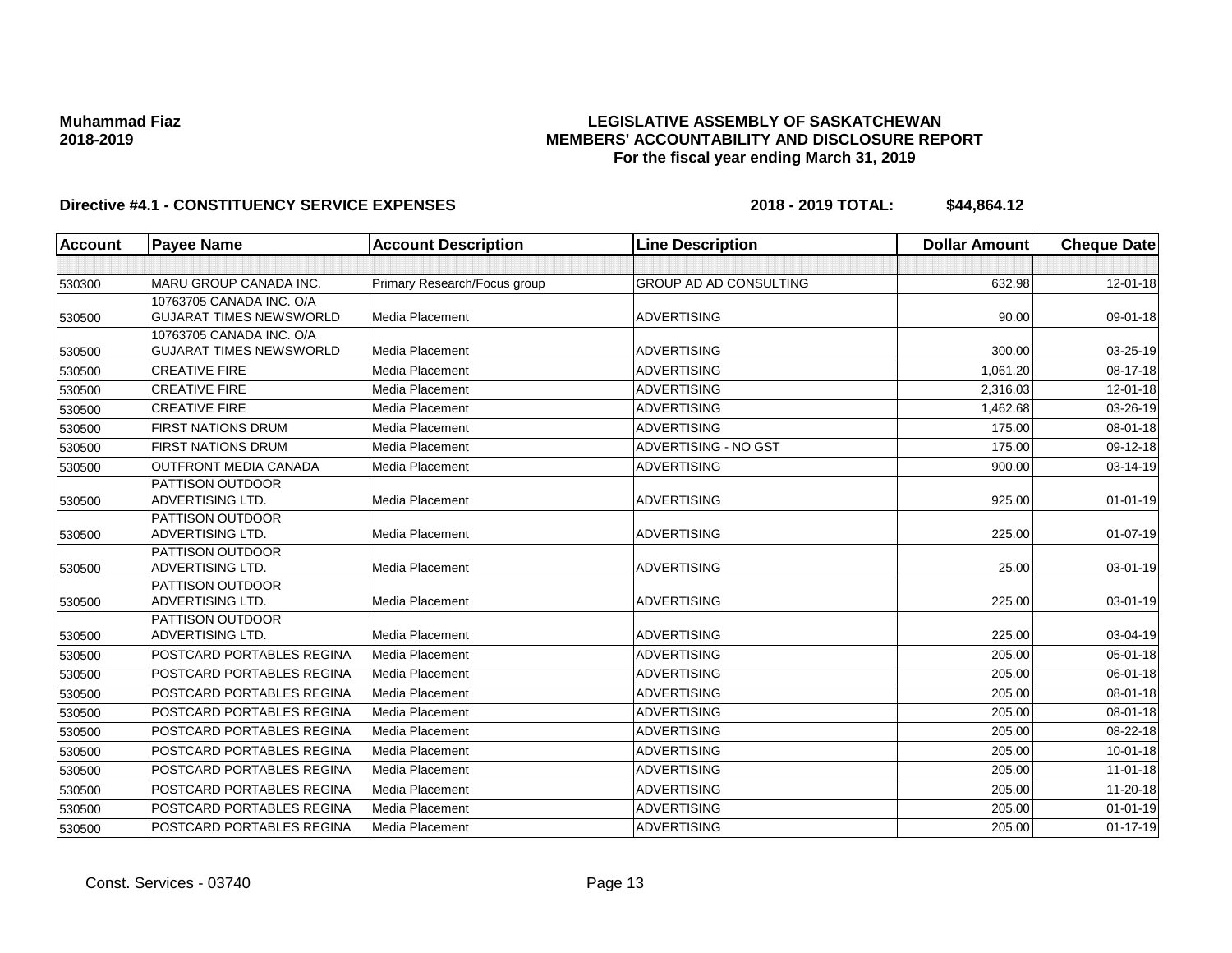### **LEGISLATIVE ASSEMBLY OF SASKATCHEWAN MEMBERS' ACCOUNTABILITY AND DISCLOSURE REPORT For the fiscal year ending March 31, 2019**

| <b>Account</b> | <b>Payee Name</b>                  | <b>Account Description</b>                                        | <b>Line Description</b>            | <b>Dollar Amount</b> | <b>Cheque Date</b> |
|----------------|------------------------------------|-------------------------------------------------------------------|------------------------------------|----------------------|--------------------|
|                |                                    |                                                                   |                                    |                      |                    |
| 530500         | POSTCARD PORTABLES REGINA          | Media Placement                                                   | <b>ADVERTISING</b>                 | 205.00               | 03-01-19           |
| 530500         | POSTCARD PORTABLES REGINA          | Media Placement                                                   | <b>ADVERTISING</b>                 | 205.00               | 03-19-19           |
| 530500         | PUNJABI AKHBAAR INC.               | Media Placement                                                   | <b>ADVERTISING</b>                 | 350.00               | 02-01-19           |
| 530800         | <b>WESTERN LITHO PRINTERS LTD.</b> | Publications                                                      | NEWSLETTERS - NO GST               | 1.658.00             | $10 - 01 - 18$     |
| 530900         | <b>SIGNATURE GRAPHICS</b>          | <b>Promotional Items</b>                                          | PROMOTIONAL ITEMS                  | 317.10               | $12 - 01 - 18$     |
| 542000         | <b>WASIM, MONA</b>                 | Travel                                                            | <b>CA TRAVEL</b>                   | 12.77                | 09-14-18           |
| 542000         | <b>WASIM, MONA</b>                 | Travel                                                            | <b>CA TRAVEL</b>                   | 17.65                | $12 - 01 - 18$     |
| 543201         | LEGISLATIVE FOOD SERVICE           | Deputy Minister/Ministry Head Business<br>Expenses - Refreshments | <b>STUDENT DRINKS</b>              | 53.28                | 03-01-19           |
| 543201         | WASIM, MONA                        | Deputy Minister/Ministry Head Business<br>Expenses - Refreshments | <b>REIMB: STUDENT DRINKS</b>       | 10.26                | 06-19-18           |
| 550100         | <b>WESTERN LITHO PRINTERS LTD.</b> | <b>Printed Forms</b>                                              | LETTERHEAD                         | 238.50               | 08-01-18           |
| 550100         | <b>WESTERN LITHO PRINTERS LTD.</b> | <b>Printed Forms</b>                                              | <b>ENVELOPES</b>                   | 176.54               | 08-01-18           |
| 550100         | <b>WESTERN LITHO PRINTERS LTD.</b> | <b>Printed Forms</b>                                              | THANK YOU CARDS                    | 517.86               | 08-01-18           |
| 555000         | <b>BUKHARI, WAQAR</b>              | Other Material and Supplies                                       | <b>REIMB: OFFICE SUPPLIES</b>      | 122.72               | 12-01-18           |
| 555000         | FIAZ, MUHAMMAD                     | Other Material and Supplies                                       | <b>REIMB: FRAMES</b>               | 15.51                | 04-09-18           |
| 555000         | FIAZ, MUHAMMAD                     | Other Material and Supplies                                       | <b>REIMB: MISC OFFICE SUPPLIES</b> | 72.29                | 06-13-18           |
| 555000         | FIAZ, MUHAMMAD                     | Other Material and Supplies                                       | <b>REIMB: MISC OFFICE SUPPLIES</b> | 15.14                | 06-21-18           |
| 555000         | FIAZ, MUHAMMAD                     | Other Material and Supplies                                       | <b>REIMB: MISC OFFICE SUPPLIES</b> | 59.92                | 06-21-18           |
| 555000         | FIAZ, MUHAMMAD                     | Other Material and Supplies                                       | REIMB: MISC OFFICE SUPPLIES        | 39.15                | $10 - 01 - 18$     |
| 555000         | FIAZ, MUHAMMAD                     | Other Material and Supplies                                       | <b>REIMB: MISC OFFICE SUPPLIES</b> | 94.34                | $01 - 10 - 19$     |
| 555000         | NIMBUS WATER OF CANADA             | Other Material and Supplies                                       | <b>BOTTLED WATER</b>               | 6.45                 | $05 - 01 - 18$     |
| 555000         | NIMBUS WATER OF CANADA             | Other Material and Supplies                                       | <b>BOTTLED WATER</b>               | 6.45                 | 06-01-18           |
| 555000         | NIMBUS WATER OF CANADA             | Other Material and Supplies                                       | <b>BOTTLED WATER</b>               | 6.45                 | 08-01-18           |
| 555000         | NIMBUS WATER OF CANADA             | Other Material and Supplies                                       | <b>BOTTLED WATER</b>               | 6.45                 | 08-01-18           |
| 555000         | NIMBUS WATER OF CANADA             | Other Material and Supplies                                       | <b>BOTTLED WATER</b>               | 6.45                 | 09-01-18           |
| 555000         | NIMBUS WATER OF CANADA             | Other Material and Supplies                                       | <b>BOTTLED WATER</b>               | 6.45                 | 10-01-18           |
| 555000         | NIMBUS WATER OF CANADA             | Other Material and Supplies                                       | <b>BOTTLED WATER</b>               | 12.90                | $11-01-18$         |
| 555000         | NIMBUS WATER OF CANADA             | <b>Other Material and Supplies</b>                                | <b>BOTTLED WATER</b>               | 6.45                 | $12 - 01 - 18$     |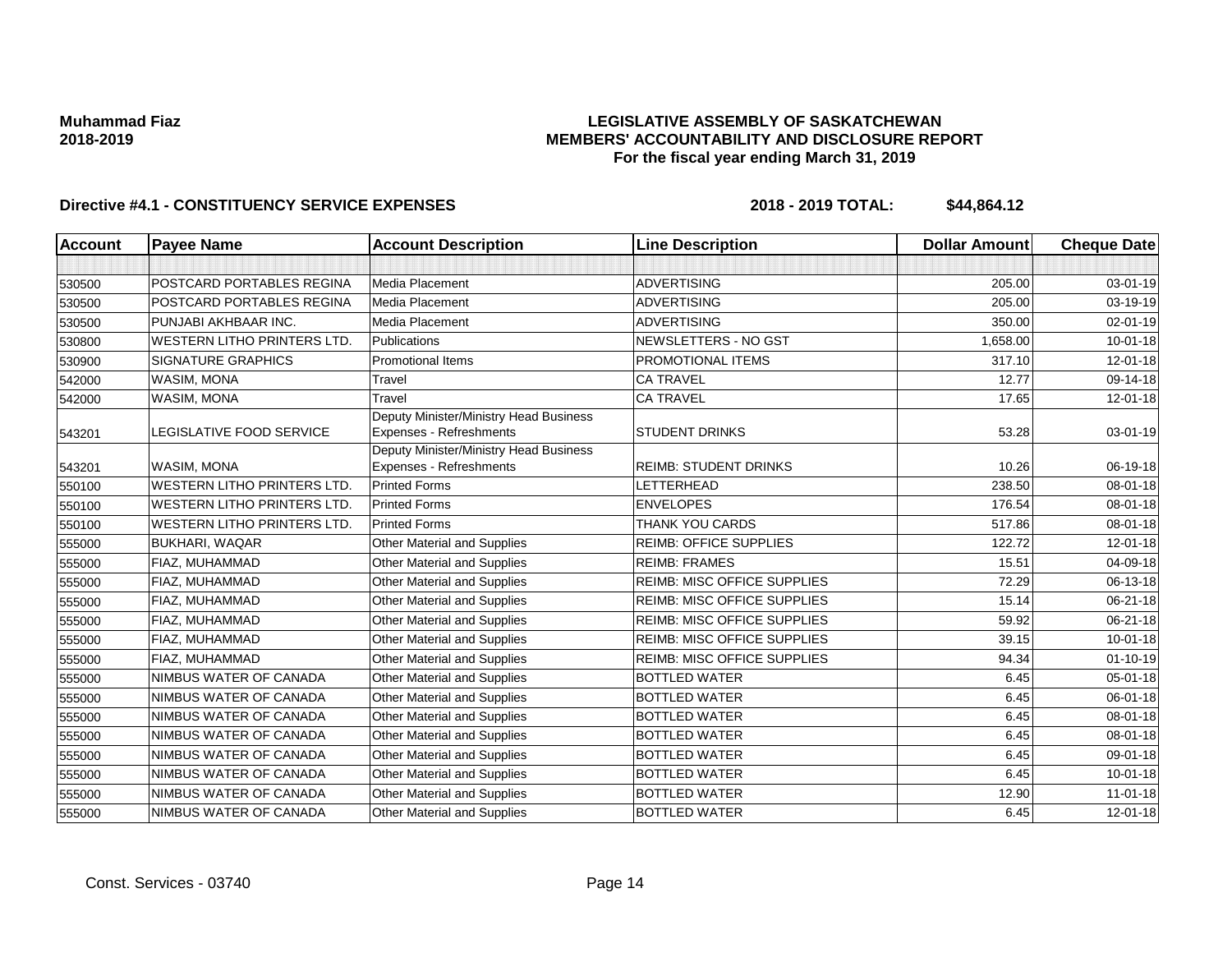### **LEGISLATIVE ASSEMBLY OF SASKATCHEWAN MEMBERS' ACCOUNTABILITY AND DISCLOSURE REPORT For the fiscal year ending March 31, 2019**

| <b>Account</b> | <b>Payee Name</b>      | <b>Account Description</b>  | <b>Line Description</b>       | <b>Dollar Amount</b> | Cheque Date |
|----------------|------------------------|-----------------------------|-------------------------------|----------------------|-------------|
|                |                        |                             |                               |                      |             |
| 555000         | NIMBUS WATER OF CANADA | Other Material and Supplies | <b>BOTTLED WATER</b>          | 6.45                 | 02-01-19    |
| 555000         | NIMBUS WATER OF CANADA | Other Material and Supplies | <b>BOTTLED WATER</b>          | 12.90                | 03-01-19    |
| 555000         | NIMBUS WATER OF CANADA | Other Material and Supplies | <b>BOTTLED WATER</b>          | 12.90                | 03-01-19    |
| 555000         | NIMBUS WATER OF CANADA | Other Material and Supplies | <b>BOTTLED WATER</b>          | 6.45                 | 03-31-19    |
| 555000         | WASIM, MONA            | Other Material and Supplies | <b>REIMB: OFFICE SUPPLIES</b> | 6.07                 | 04-09-18    |
| 555000         | WASIM, MONA            | Other Material and Supplies | REIMB: OFFICE SUPPLIES        | 12.24                | 05-09-18    |
| 555000         | WASIM, MONA            | Other Material and Supplies | REIMB: OFFICE SUPPLIES        | 5.52                 | 05-16-18    |
| 555000         | WASIM, MONA            | Other Material and Supplies | <b>REIMB: OFFICE SUPPLIES</b> | 3.65                 | 09-14-18    |
|                |                        |                             |                               |                      |             |
|                |                        |                             |                               |                      |             |
|                |                        |                             |                               |                      |             |
|                |                        |                             |                               |                      |             |
|                |                        |                             |                               |                      |             |
|                |                        |                             |                               |                      |             |
|                |                        |                             |                               |                      |             |
|                |                        |                             |                               |                      |             |
|                |                        |                             |                               |                      |             |
|                |                        |                             |                               |                      |             |
|                |                        |                             |                               |                      |             |
|                |                        |                             |                               |                      |             |
|                |                        |                             |                               |                      |             |
|                |                        |                             |                               |                      |             |
|                |                        |                             |                               |                      |             |
|                |                        |                             |                               |                      |             |
|                |                        |                             |                               |                      |             |
|                |                        |                             |                               |                      |             |
|                |                        |                             |                               |                      |             |
|                |                        |                             |                               |                      |             |
|                |                        |                             |                               |                      |             |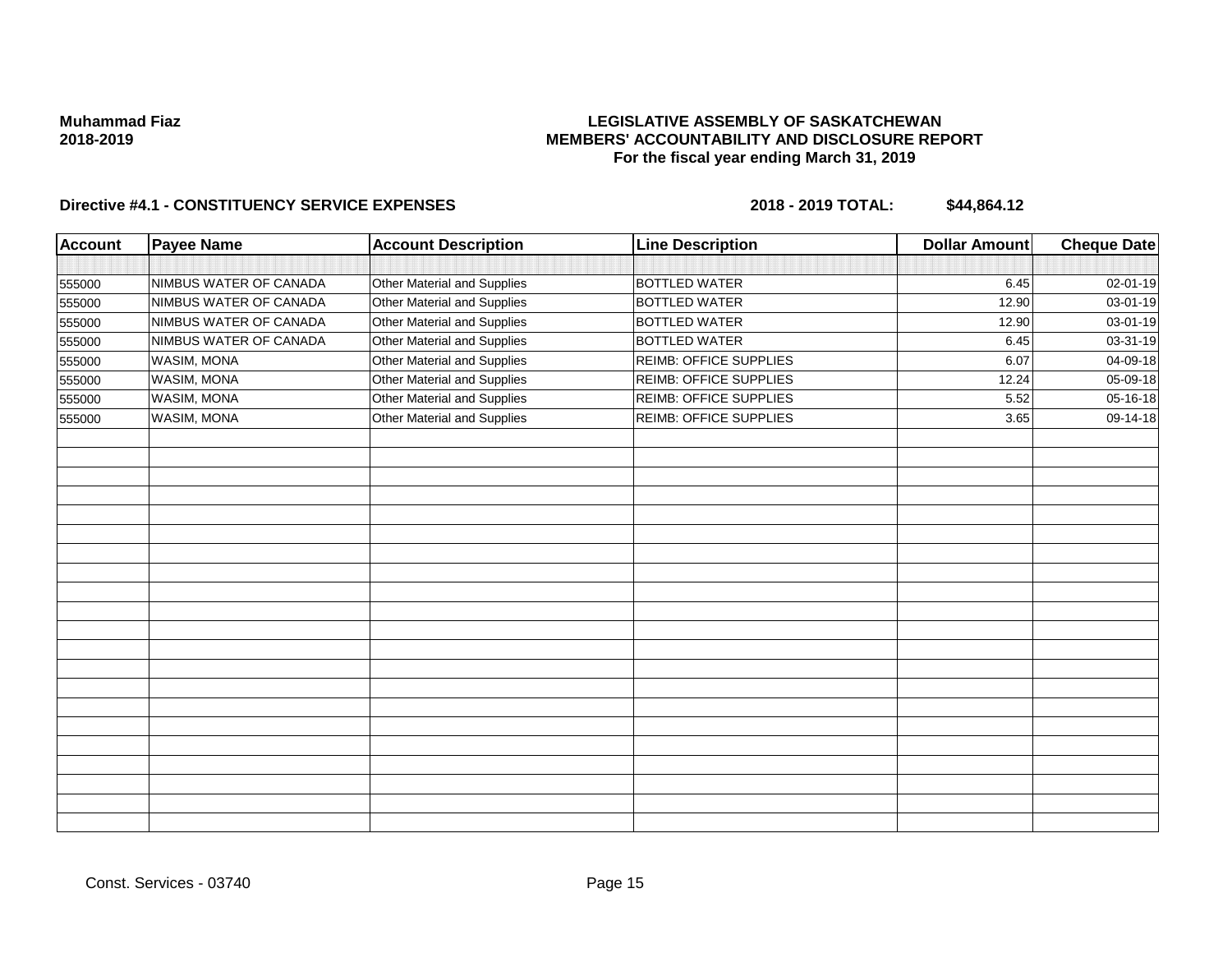### **LEGISLATIVE ASSEMBLY OF SASKATCHEWAN MEMBERS' ACCOUNTABILITY AND DISCLOSURE REPORT For the fiscal year ending March 31, 2019**

| <b>Account</b> | Payee Name | <b>Account Description</b> | <b>Line Description</b> | <b>Dollar Amount</b> | <b>Cheque Date</b> |
|----------------|------------|----------------------------|-------------------------|----------------------|--------------------|
|                |            |                            |                         |                      |                    |
|                |            |                            |                         |                      |                    |
|                |            |                            |                         |                      |                    |
|                |            |                            |                         |                      |                    |
|                |            |                            |                         |                      |                    |
|                |            |                            |                         |                      |                    |
|                |            |                            |                         |                      |                    |
|                |            |                            |                         |                      |                    |
|                |            |                            |                         |                      |                    |
|                |            |                            |                         |                      |                    |
|                |            |                            |                         |                      |                    |
|                |            |                            |                         |                      |                    |
|                |            |                            |                         |                      |                    |
|                |            |                            |                         |                      |                    |
|                |            |                            |                         |                      |                    |
|                |            |                            |                         |                      |                    |
|                |            |                            |                         |                      |                    |
|                |            |                            |                         |                      |                    |
|                |            |                            |                         |                      |                    |
|                |            |                            |                         |                      |                    |
|                |            |                            |                         |                      |                    |
|                |            |                            |                         |                      |                    |
|                |            |                            |                         |                      |                    |
|                |            |                            |                         |                      |                    |
|                |            |                            |                         |                      |                    |
|                |            |                            |                         |                      |                    |
|                |            |                            |                         |                      |                    |
|                |            |                            |                         |                      |                    |
|                |            |                            |                         |                      |                    |
|                |            |                            |                         |                      |                    |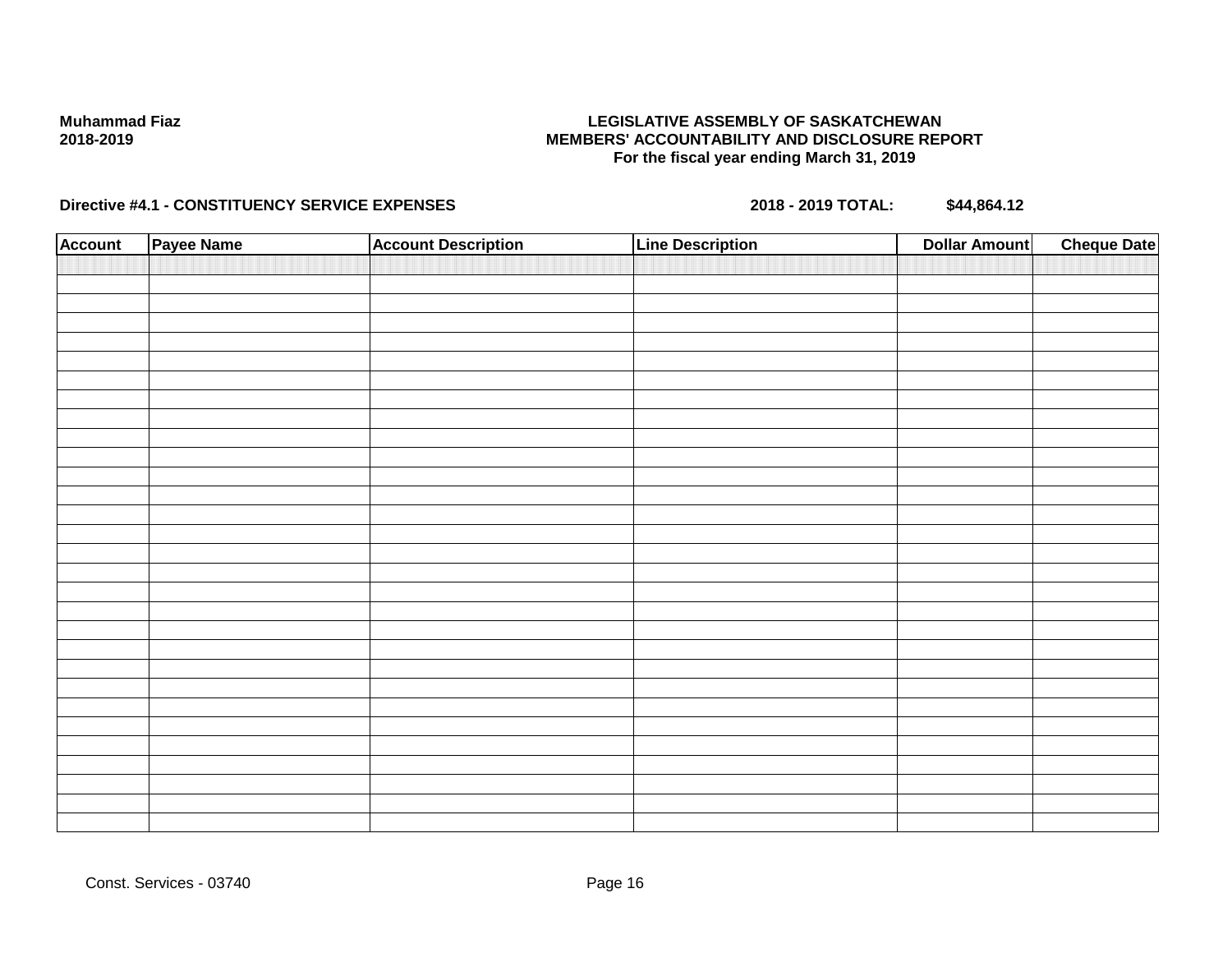### **LEGISLATIVE ASSEMBLY OF SASKATCHEWAN MEMBERS' ACCOUNTABILITY AND DISCLOSURE REPORT For the fiscal year ending March 31, 2019**

| <b>Account</b> | Payee Name | <b>Account Description</b> | <b>Line Description</b> | <b>Dollar Amount</b> | <b>Cheque Date</b> |
|----------------|------------|----------------------------|-------------------------|----------------------|--------------------|
|                |            |                            |                         |                      |                    |
|                |            |                            |                         |                      |                    |
|                |            |                            |                         |                      |                    |
|                |            |                            |                         |                      |                    |
|                |            |                            |                         |                      |                    |
|                |            |                            |                         |                      |                    |
|                |            |                            |                         |                      |                    |
|                |            |                            |                         |                      |                    |
|                |            |                            |                         |                      |                    |
|                |            |                            |                         |                      |                    |
|                |            |                            |                         |                      |                    |
|                |            |                            |                         |                      |                    |
|                |            |                            |                         |                      |                    |
|                |            |                            |                         |                      |                    |
|                |            |                            |                         |                      |                    |
|                |            |                            |                         |                      |                    |
|                |            |                            |                         |                      |                    |
|                |            |                            |                         |                      |                    |
|                |            |                            |                         |                      |                    |
|                |            |                            |                         |                      |                    |
|                |            |                            |                         |                      |                    |
|                |            |                            |                         |                      |                    |
|                |            |                            |                         |                      |                    |
|                |            |                            |                         |                      |                    |
|                |            |                            |                         |                      |                    |
|                |            |                            |                         |                      |                    |
|                |            |                            |                         |                      |                    |
|                |            |                            |                         |                      |                    |
|                |            |                            |                         |                      |                    |
|                |            |                            |                         |                      |                    |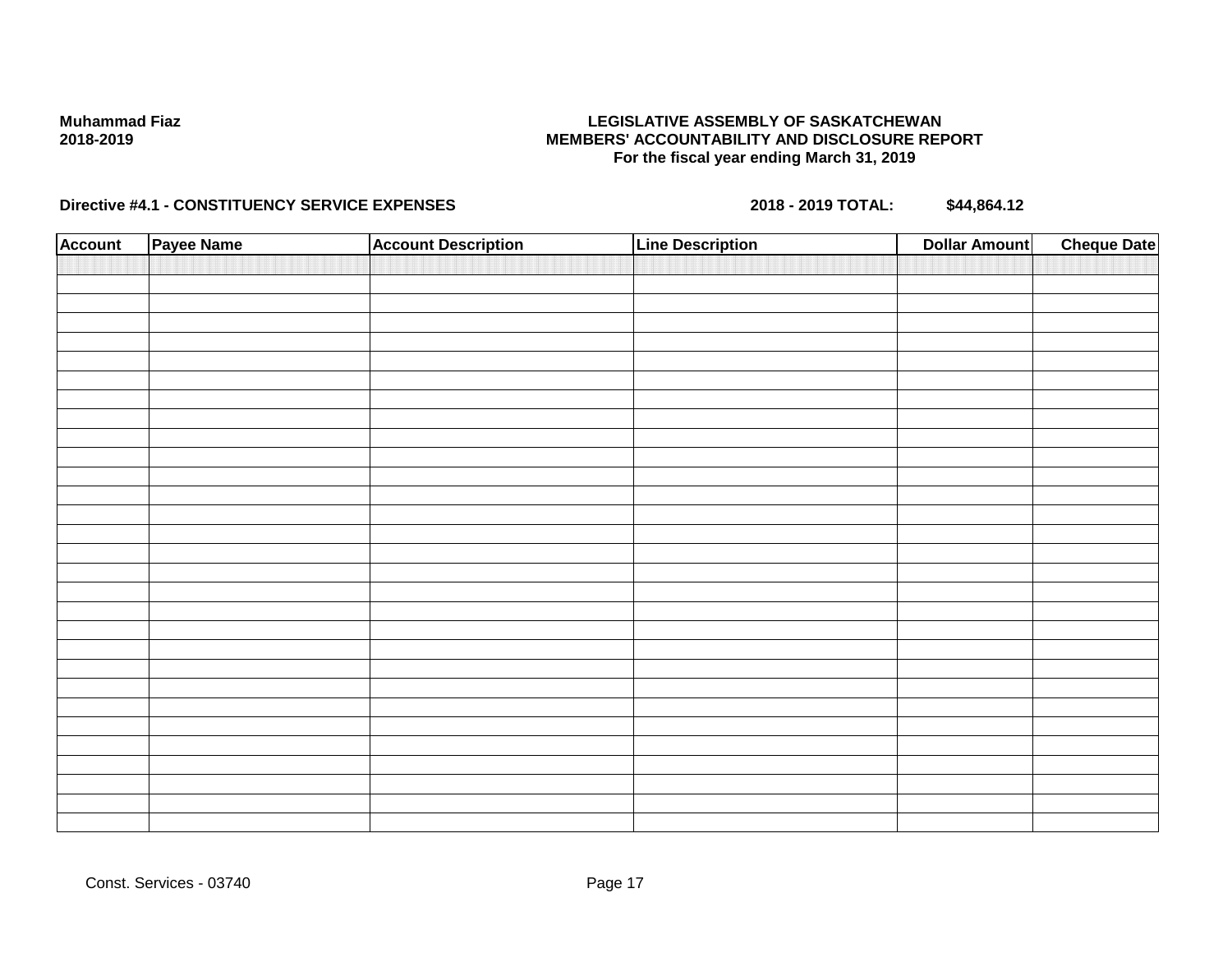### **LEGISLATIVE ASSEMBLY OF SASKATCHEWAN MEMBERS' ACCOUNTABILITY AND DISCLOSURE REPORT For the fiscal year ending March 31, 2019**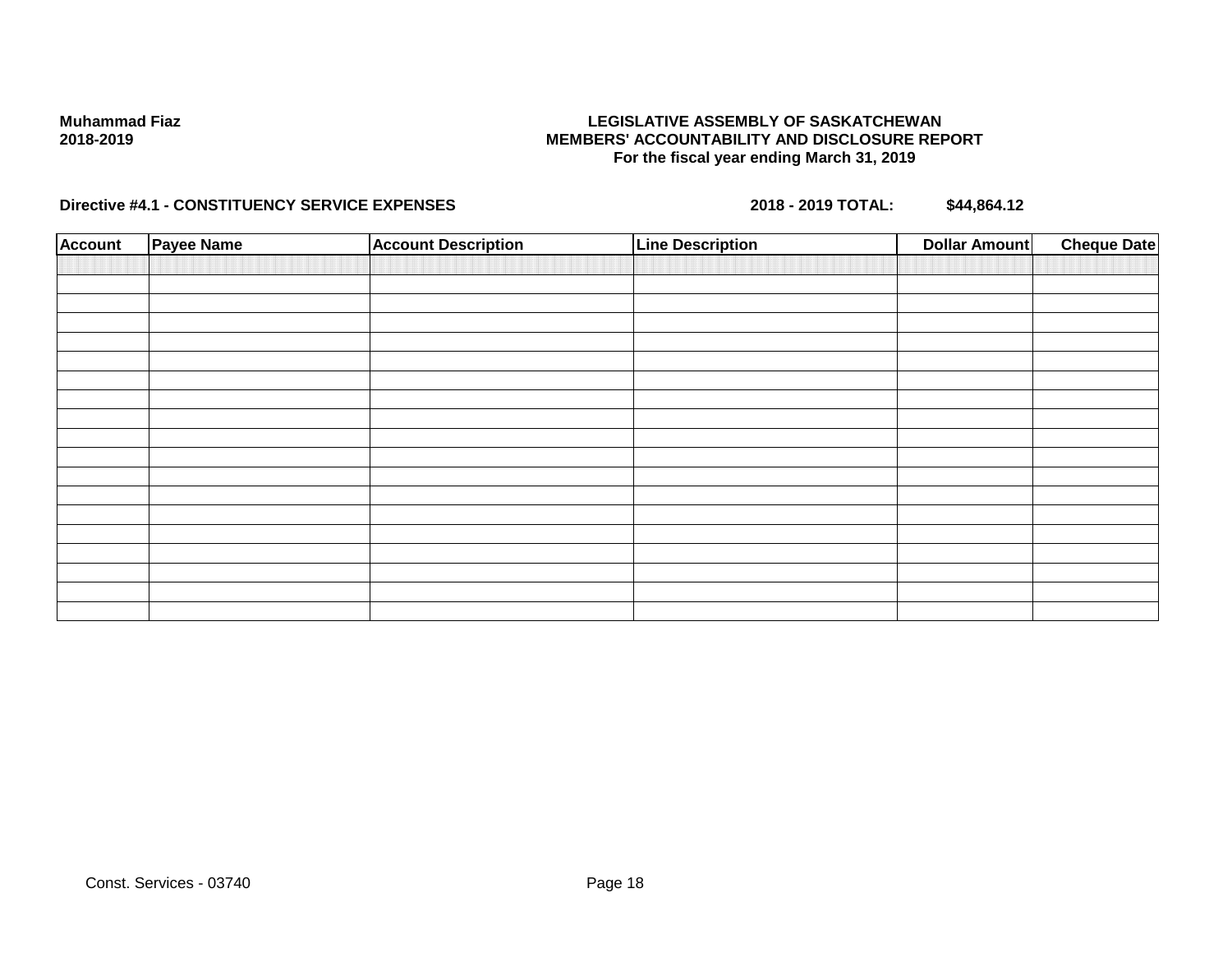# **LEGISLATIVE ASSEMBLY OF SASKATCHEWAN MEMBERS' ACCOUNTABILITY AND DISCLOSURE REPORT For the fiscal year ending March 31, 2019**

| <b>Account</b> | <b>Payee Name</b>     | <b>Account Description</b>    | <b>Dollar Amount</b> | <b>Cheque Date</b> |
|----------------|-----------------------|-------------------------------|----------------------|--------------------|
|                |                       |                               |                      |                    |
| 514000         | MOHAN, ISHA           | Casual/Term                   | 197.3                | 05-08-18           |
| 514000         | MOHAN, ISHA           | Casual/Term                   | 197.30               | 06-05-18           |
| 514000         | MOHAN, ISHA           | Casual/Term                   | 123.31               | 10-17-18           |
| 514000         | MOHAN, ISHA           | Casual/Term                   | 197.3                | 01-09-19           |
| 514000         | MOHAN, ISHA           | Casual/Term                   | 98.65                | 02-20-19           |
| 514000         | WASIM, MONA           | Casual/Term                   | 1,237.63             | 04-24-18           |
| 514000         | WASIM, MONA           | Casual/Term                   | 1,237.63             | 05-08-18           |
| 514000         | WASIM, MONA           | Casual/Term                   | 1,237.63             | 05-23-18           |
| 514000         | WASIM, MONA           | Casual/Term                   | 825.08               | 06-05-18           |
| 514000         | WASIM, MONA           | Casual/Term                   | 1,134.49             | 06-13-18           |
| 514000         | WASIM, MONA           | Casual/Term                   | 618.81               | 06-27-18           |
| 514000         | WASIM, MONA           | Casual/Term                   | 618.81               | $07 - 11 - 18$     |
| 514000         | WASIM, MONA           | Casual/Term                   | 335.19               | 09-05-18           |
| 514000         | WASIM, MONA           | Casual/Term                   | 335.19               | 09-19-18           |
| 514000         | WASIM, MONA           | Casual/Term                   | 618.81               | 10-03-18           |
| 514000         | WASIM, MONA           | Casual/Term                   | 618.81               | 10-17-18           |
| 514000         | WASIM, MONA           | Casual/Term                   | 77.36                | $11 - 01 - 18$     |
| 514000         | WASIM, MONA           | Casual/Term                   | 206.27               | 11-28-18           |
| 514000         | WASIM, MONA           | Casual/Term                   | 825.08               | 12-12-18           |
| 514000         | WASIM, MONA           | Casual/Term                   | 309.4                | 12-27-18           |
| 514000         | WASIM, MONA           | Casual/Term                   | 618.81               | 01-09-19           |
| 514000         | WASIM, MONA           | Casual/Term                   | 412.54               | 01-23-19           |
| 514000         | WASIM, MONA           | Casual/Term                   | 2062.7               | 02-06-19           |
| 514000         | WASIM, MONA           | Casual/Term                   | 1237.63              | 02-20-19           |
| 514000         | WASIM, MONA           | Casual/Term                   | 1,650.16             | 03-06-19           |
| 514000         | WASIM, MONA           | Casual/Term                   | 412.54               | 03-20-19           |
| 514000         | WASIM, MONA           | Casual/Term                   | 618.81               | 04-03-19           |
| 514300         | BUKHARI, WAQAR        | Part-Time/Permanent Part-Time | 758.88               | 04-24-18           |
| 514300         | <b>BUKHARI, WAQAR</b> | Part-Time/Permanent Part-Time | 758.88               | 05-08-18           |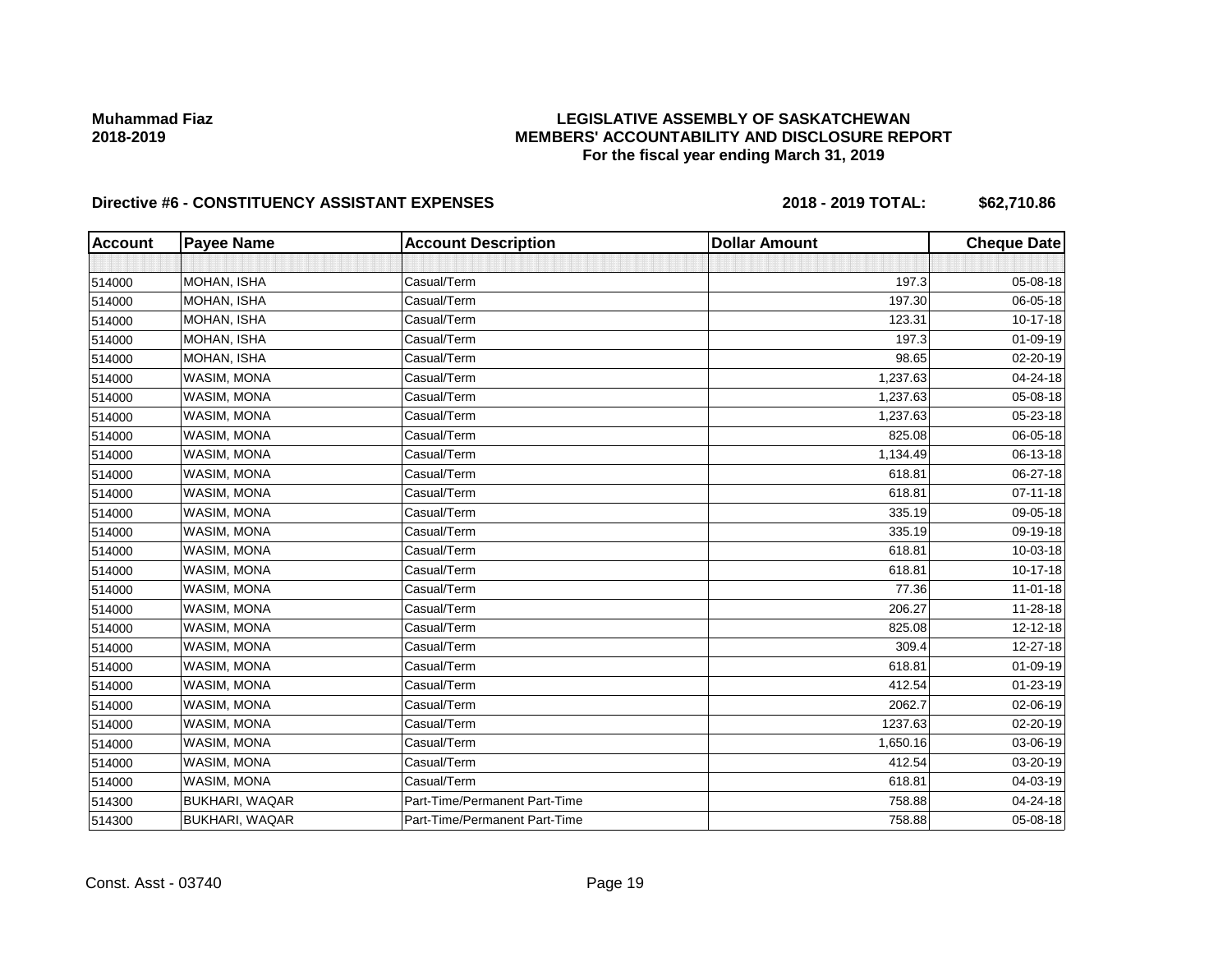# **LEGISLATIVE ASSEMBLY OF SASKATCHEWAN MEMBERS' ACCOUNTABILITY AND DISCLOSURE REPORT For the fiscal year ending March 31, 2019**

| <b>Account</b> | <b>Payee Name</b>     | <b>Account Description</b>                    | <b>Dollar Amount</b> | <b>Cheque Date</b> |
|----------------|-----------------------|-----------------------------------------------|----------------------|--------------------|
|                |                       |                                               |                      |                    |
| 514300         | <b>BUKHARI, WAQAR</b> | Part-Time/Permanent Part-Time                 | 1,011.84             | 05-23-18           |
| 514300         | <b>BUKHARI, WAQAR</b> | Part-Time/Permanent Part-Time                 | 1,011.84             | 06-05-18           |
| 514300         | <b>BUKHARI, WAQAR</b> | Part-Time/Permanent Part-Time                 | 1,138.32             | 06-13-18           |
| 514300         | <b>BUKHARI, WAQAR</b> | Part-Time/Permanent Part-Time                 | 1770.72              | 06-27-18           |
| 514300         | <b>BUKHARI, WAQAR</b> | Part-Time/Permanent Part-Time                 | 1517.76              | $07 - 11 - 18$     |
| 514300         | <b>BUKHARI, WAQAR</b> | Part-Time/Permanent Part-Time                 | 2,497.98             | 07-25-18           |
| 514300         | <b>BUKHARI, WAQAR</b> | Part-Time/Permanent Part-Time                 | 1,992.06             | 08-08-18           |
| 514300         | <b>BUKHARI, WAQAR</b> | Part-Time/Permanent Part-Time                 | 1992.06              | 08-22-18           |
| 514300         | <b>BUKHARI, WAQAR</b> | Part-Time/Permanent Part-Time                 | 2213.4               | 09-05-18           |
| 514300         | <b>BUKHARI, WAQAR</b> | Part-Time/Permanent Part-Time                 | 1,992.06             | 09-19-18           |
| 514300         | <b>BUKHARI, WAQAR</b> | Part-Time/Permanent Part-Time                 | 2,308.26             | 10-03-18           |
| 514300         | <b>BUKHARI, WAQAR</b> | Part-Time/Permanent Part-Time                 | 2,023.68             | 10-17-18           |
| 514300         | <b>BUKHARI, WAQAR</b> | Part-Time/Permanent Part-Time                 | 2,213.40             | $11 - 01 - 18$     |
| 514300         | <b>BUKHARI, WAQAR</b> | Part-Time/Permanent Part-Time                 | 2,276.64             | $11 - 14 - 18$     |
| 514300         | <b>BUKHARI, WAQAR</b> | Part-Time/Permanent Part-Time                 | 2,055.30             | 11-28-18           |
| 514300         | <b>BUKHARI, WAQAR</b> | Part-Time/Permanent Part-Time                 | 2,245.02             | 12-12-18           |
| 514300         | <b>BUKHARI, WAQAR</b> | Part-Time/Permanent Part-Time                 | 2245.02              | 12-27-18           |
| 514300         | <b>BUKHARI, WAQAR</b> | Part-Time/Permanent Part-Time                 | 1675.86              | 01-09-19           |
| 514300         | <b>BUKHARI, WAQAR</b> | Part-Time/Permanent Part-Time                 | 2245.02              | 01-23-19           |
| 514300         | <b>BUKHARI, WAQAR</b> | Part-Time/Permanent Part-Time                 | 1581                 | 02-20-19           |
| 514300         | <b>BUKHARI, WAQAR</b> | Part-Time/Permanent Part-Time                 | 695.64               | 03-06-19           |
| 514300         | <b>BUKHARI, WAQAR</b> | Part-Time/Permanent Part-Time                 | 2,118.54             | 03-20-19           |
| 514300         | <b>BUKHARI, WAQAR</b> | Part-Time/Permanent Part-Time                 | 2276.64              | 04-03-19           |
| 519900         | None (Default)        | Change in Y/E Accrued Empl Leave Entitlements | $-556.50$            | 04-18-18           |
| 519900         | None (Default)        | Change in Y/E Accrued Empl Leave Entitlements | 588.30               | 04-08-19           |
|                |                       |                                               |                      |                    |
|                |                       |                                               |                      |                    |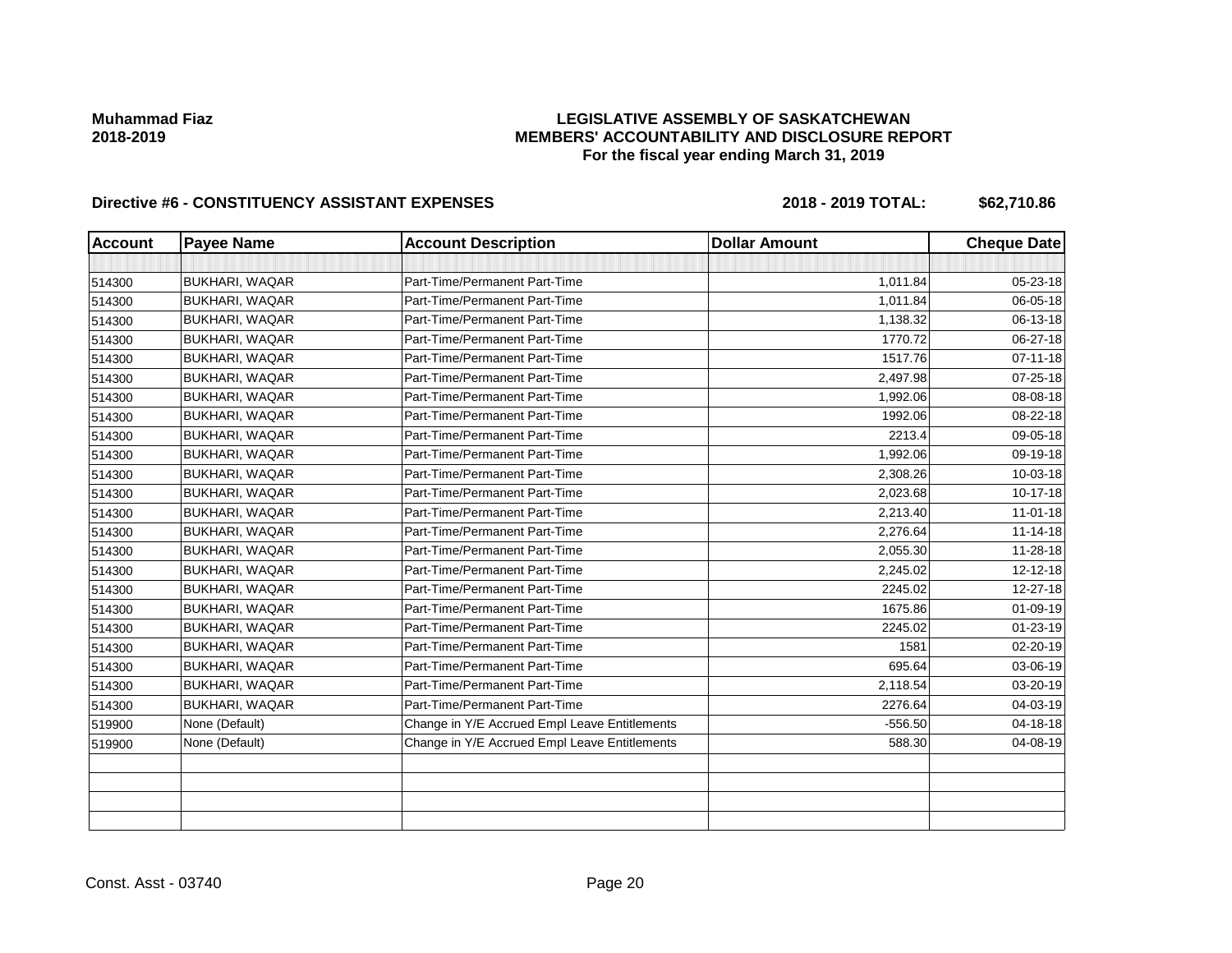## **LEGISLATIVE ASSEMBLY OF SASKATCHEWAN MEMBERS' ACCOUNTABILITY AND DISCLOSURE REPORT For the fiscal year ending March 31, 2019**

| <b>Account</b> | Payee Name | <b>Account Description</b> | <b>Dollar Amount</b> | <b>Cheque Date</b> |
|----------------|------------|----------------------------|----------------------|--------------------|
|                |            |                            |                      |                    |
|                |            |                            |                      |                    |
|                |            |                            |                      |                    |
|                |            |                            |                      |                    |
|                |            |                            |                      |                    |
|                |            |                            |                      |                    |
|                |            |                            |                      |                    |
|                |            |                            |                      |                    |
|                |            |                            |                      |                    |
|                |            |                            |                      |                    |
|                |            |                            |                      |                    |
|                |            |                            |                      |                    |
|                |            |                            |                      |                    |
|                |            |                            |                      |                    |
|                |            |                            |                      |                    |
|                |            |                            |                      |                    |
|                |            |                            |                      |                    |
|                |            |                            |                      |                    |
|                |            |                            |                      |                    |
|                |            |                            |                      |                    |
|                |            |                            |                      |                    |
|                |            |                            |                      |                    |
|                |            |                            |                      |                    |
|                |            |                            |                      |                    |
|                |            |                            |                      |                    |
|                |            |                            |                      |                    |
|                |            |                            |                      |                    |
|                |            |                            |                      |                    |
|                |            |                            |                      |                    |